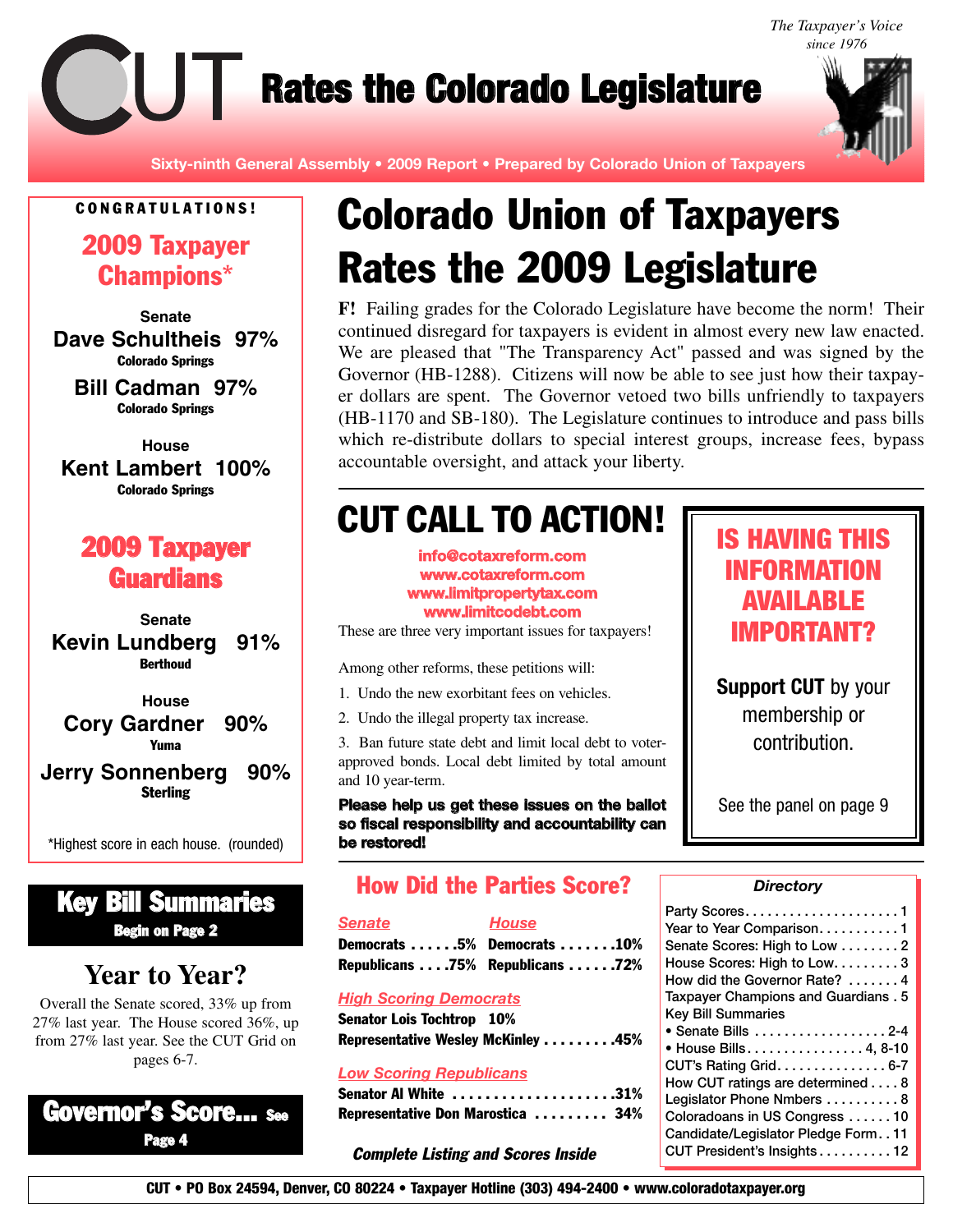# **KEY BILL SUMMARIES**

#### **SB-002 Increase Motor Vehicle Registration Fee**

This bill increases a motor vehicle registration fee from \$1 to \$2. The fee increase is credited to the emergency medical services account within the Highway Users Tax Fund. PASSED. Senate 23/12, House 43/21/1. (Sen. Morse/Rep. Peniston). Governor SIGNED. **CUT votes NO.** This 100% increase in a registration fee for emergency medical services would probably have passed if put to a vote of the people as required by TABOR. The additional \$4.9 million in revenue each year also adds 3 more FTE's to the state payroll at the cost of nearly \$200,000 annually. This is an additional tax with built in advocates where an existing program already has sufficient systems in place to distribute the current revenue. This additional tax should have been requested of the people and should not have added any more personnel to the state payroll.

#### **SB-003 Concerning the automobile inspection and readjustment program, expanding enhanced emission program to Weld and Larimer counties and altering the criteria used to determine which collector's automobiles are excluded from the emissions testing.**

This Bill will bring into the Colorado emission control program large parts of Weld and Larimer counties. This Bill will also make the ownership of collectible automobiles, which today are not subject to the emission tests, more expensive if they are sold to a new owner. In order to accomplish all of this, in 2009 alone, the state government will spend nearly a quarter million dollars. PASSED. Senate 20/11/4, House 36/29. (Sen. Bacon / Rep. Fischer) Governor SIGNED. **CUT votes NO.** This bill was conceived by Legislature 'Green" zealots. The urban areas of Weld and Larimer counties are relatively small and do not warrant expansion of the emission program into these areas. It is also desirable, in our opinion, for the government bureaucrats to leave the owners of collectible automobiles alone.

#### **SB-051 Concerning measures to facilitate the financing of energy-efficient structures.**

This Bill dramatically increases the role of the state government in trying to force Coloradoans to use solar energy. It is done in the name "reducing carbon emissions and building a new energy economy". The unelected government bureaucrats" program administrators" will decide who will get the contracts to do the work of installing the equipment and who will provide the "Clean energy loans" guaranteed by the state of Colorado to the tune of tens of millions of dollars for years to come. PASSED. Senate 24/11, House 40/24/1. (Sen. Carroll M. / Rep. Levy) Governor SIGNED.

# **Senate Scores: Friend or Foe?**

Highest to Lowest - Who is representing the best interests of taxpayers? Here's what Members of Colorado's Senate earned on CUT's 2009 Ratings Scorecard:

| <b>CUT</b>            |                                            |  |                                       |
|-----------------------|--------------------------------------------|--|---------------------------------------|
| <b>SCORE</b> Senators |                                            |  | <b>Pledge Party District Hometown</b> |
|                       |                                            |  |                                       |
|                       | 96.77 Cadman, Bill P R 10 Colorado Springs |  |                                       |
|                       | 90.63 Lundberg, Kevin P R 15 Berthoud      |  |                                       |
|                       |                                            |  |                                       |
|                       | 83.87 Renfroe, Scott P R 13 Greeley        |  |                                       |
|                       | 81.25 Harvey, Ted P R 30 Highlands Ranch   |  |                                       |
|                       | 80.77 Mitchell, Shawn P R 23 Broomfield    |  |                                       |
|                       |                                            |  |                                       |
|                       |                                            |  |                                       |
|                       |                                            |  |                                       |
|                       |                                            |  |                                       |
|                       |                                            |  |                                       |
|                       |                                            |  |                                       |
|                       |                                            |  |                                       |
|                       |                                            |  |                                       |
|                       |                                            |  |                                       |
|                       |                                            |  |                                       |
|                       |                                            |  |                                       |
|                       |                                            |  |                                       |
|                       |                                            |  |                                       |
|                       |                                            |  |                                       |
|                       |                                            |  |                                       |
|                       |                                            |  |                                       |
|                       |                                            |  |                                       |
|                       |                                            |  |                                       |
|                       |                                            |  |                                       |
|                       |                                            |  |                                       |
|                       |                                            |  |                                       |
|                       |                                            |  |                                       |
|                       |                                            |  |                                       |
|                       |                                            |  |                                       |
|                       |                                            |  |                                       |
|                       |                                            |  |                                       |
|                       |                                            |  |                                       |
|                       |                                            |  |                                       |
|                       |                                            |  |                                       |

## **Overall Senate Score ………. 32.57%**

**CUT votes NO.** Harnessing large quantities of solar energy today is still an expensive and wasteful undertaking. It is particularly ill considered for the state government to force such a huge sacrifice of economic resources on the altar of "Global warming" fantasy while our nations economy is in the depth of the Depression, the likes of which we have not seen in nearly a century.

#### **SB-068 Funding for Domestic Abuse Services**

This bill creates new funding sources to support Domestic Abuse services and makes a \$840,430 appropriation therewith. PASSED. Senate 20/13/2, House 36/26/3. (Sen. Morse/Rep. McCann). Governor SIGNED.

**CUT votes NO**. Twisting and (en)twining even so, mingling shades of joy and woe, the legislature has decided to impose fees (aka Taxes) on both those marrying and divorcing for the benefit of those involved in domestic abuse situations regardless of their marital status. Four new cash funds will benefit from the proceeds while those entering or leaving marriage will be a bit poorer. This is a flagrant abuse of the purpose of a fee.

#### **SB-088 State Group Benefits for Domestic Partners**

This bill extends group benefits to the, 18 year

*Key Bill Summaries continued on page 3*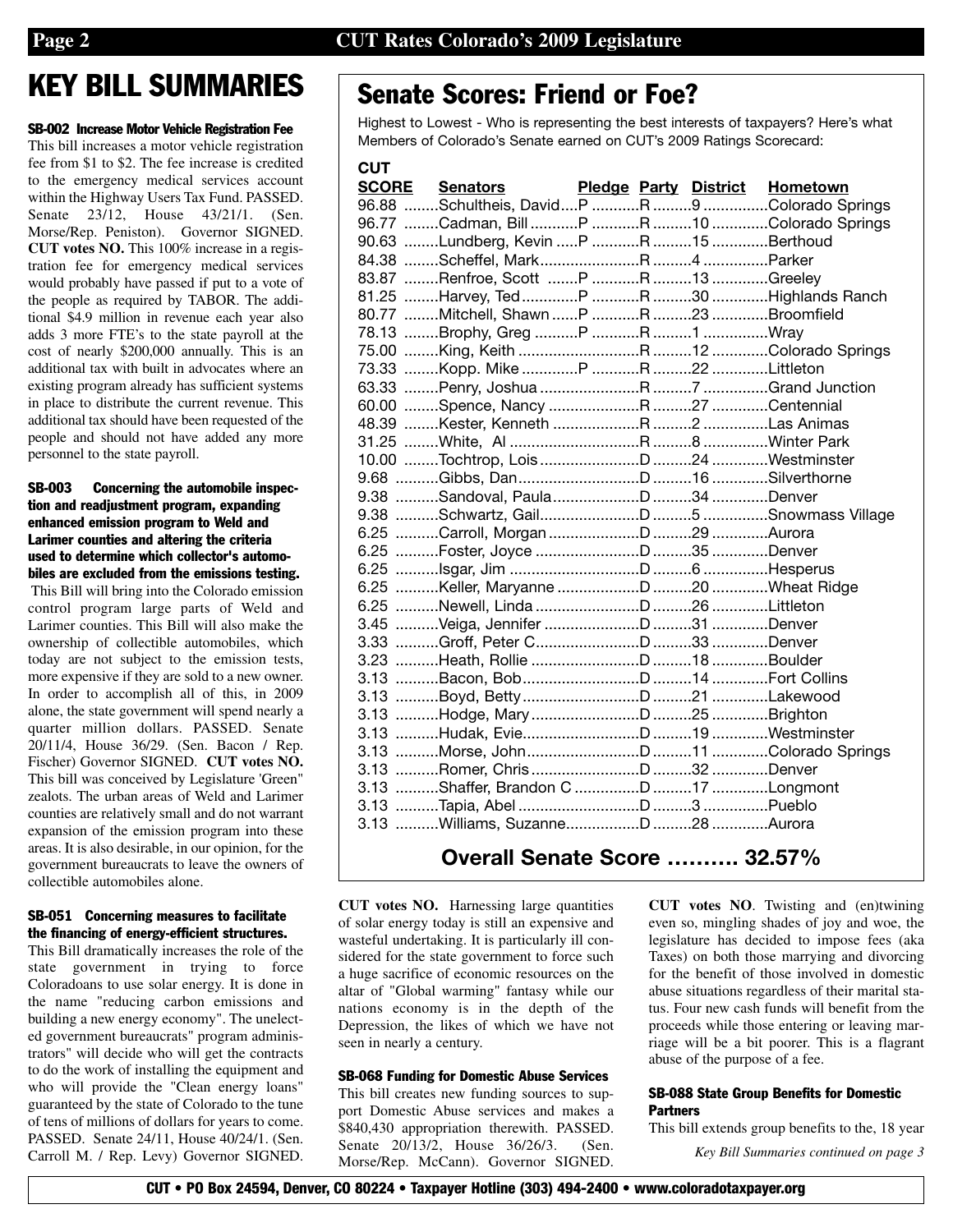old and older, domestic partners of state employees. PASSED. Senate 22/11/2, House 34/30/1. (Sen. Viega/ Rep. Ferrandino). Governor SIGNED. **CUT votes NO.** When the state is raiding every fund that it can for cash, and borrowing from itself to cover shortfalls, it should not be looking for additional ways to spend and reward favored splinter groups. Since the recipients of this largess must be of the same sex and involved for one year, there is the possibility that there could be one year of taxpayer sanctioned pedophilia.

#### **SB-105 Remove Limit on Property Taxes to Fight Forest Fires**

This legislation removes the statutory ceiling on the amount that may be raised in a single year by a special property tax levied by a board of county commissioners for the purpose of fighting forest and prairie fires. With this law, counties can impose any tax level approved by the voters for wildfire protection. PASSED. Senate 25/10 House 46/18/1. Governor SIGNED. **CUT votes NO.** The previous law limited the tax to a maximum one mill (\$1 per \$1000 of taxable value) or \$500,000 per year, whichever was less. The actual fiscal impact of this bill will depend on how much counties seek and how much voters approve. However, another safety check on tax increases has been lost. While there is still the protection of requiring voter approval, governments that are allowed to increase taxes often seek to obtain

*Key Bill Summaries continued on page 4*

# **A SPECIAL BREED**

A special breed of legislators is demonstrating election year campaign pledges are not simply political rhetoric. In 1998, CUT established a ten-point Candidate/Legislator Pledge for legislative candidates. The program was very successful—with about one-third of the entire general assembly signing the pledge. CUT's pledge signers are shown with a "P" on pages 2-3. CUT Champions and Guardians are almost always pledge signers. Be sure to congratulate them for their high scores and integrity in following through on their campaign promise to be fiscally conservative.

# **House Scores: Friend or Foe?**

Highest to Lowest - Who is representing the best interests of taxpayers? Here's what Members of Colorado's House earned on CUT's 2009 Ratings Scorecard:

| <b>CUT</b> |                             |  |  |
|------------|-----------------------------|--|--|
|            |                             |  |  |
|            |                             |  |  |
|            |                             |  |  |
|            |                             |  |  |
|            |                             |  |  |
|            |                             |  |  |
|            |                             |  |  |
|            |                             |  |  |
|            |                             |  |  |
|            |                             |  |  |
|            |                             |  |  |
|            |                             |  |  |
|            |                             |  |  |
|            |                             |  |  |
|            |                             |  |  |
|            |                             |  |  |
|            |                             |  |  |
|            |                             |  |  |
|            |                             |  |  |
|            |                             |  |  |
|            |                             |  |  |
|            |                             |  |  |
|            |                             |  |  |
|            |                             |  |  |
|            |                             |  |  |
|            |                             |  |  |
|            |                             |  |  |
|            |                             |  |  |
|            |                             |  |  |
|            |                             |  |  |
|            |                             |  |  |
|            |                             |  |  |
|            |                             |  |  |
|            |                             |  |  |
|            |                             |  |  |
|            |                             |  |  |
|            |                             |  |  |
|            |                             |  |  |
|            |                             |  |  |
|            |                             |  |  |
|            |                             |  |  |
|            |                             |  |  |
|            |                             |  |  |
|            |                             |  |  |
|            |                             |  |  |
|            |                             |  |  |
|            |                             |  |  |
|            |                             |  |  |
|            |                             |  |  |
|            |                             |  |  |
|            |                             |  |  |
|            |                             |  |  |
|            |                             |  |  |
|            |                             |  |  |
|            |                             |  |  |
|            |                             |  |  |
|            |                             |  |  |
|            |                             |  |  |
|            |                             |  |  |
|            |                             |  |  |
|            |                             |  |  |
|            |                             |  |  |
|            |                             |  |  |
|            |                             |  |  |
|            |                             |  |  |
|            |                             |  |  |
|            |                             |  |  |
|            | Overall House Score  35.53% |  |  |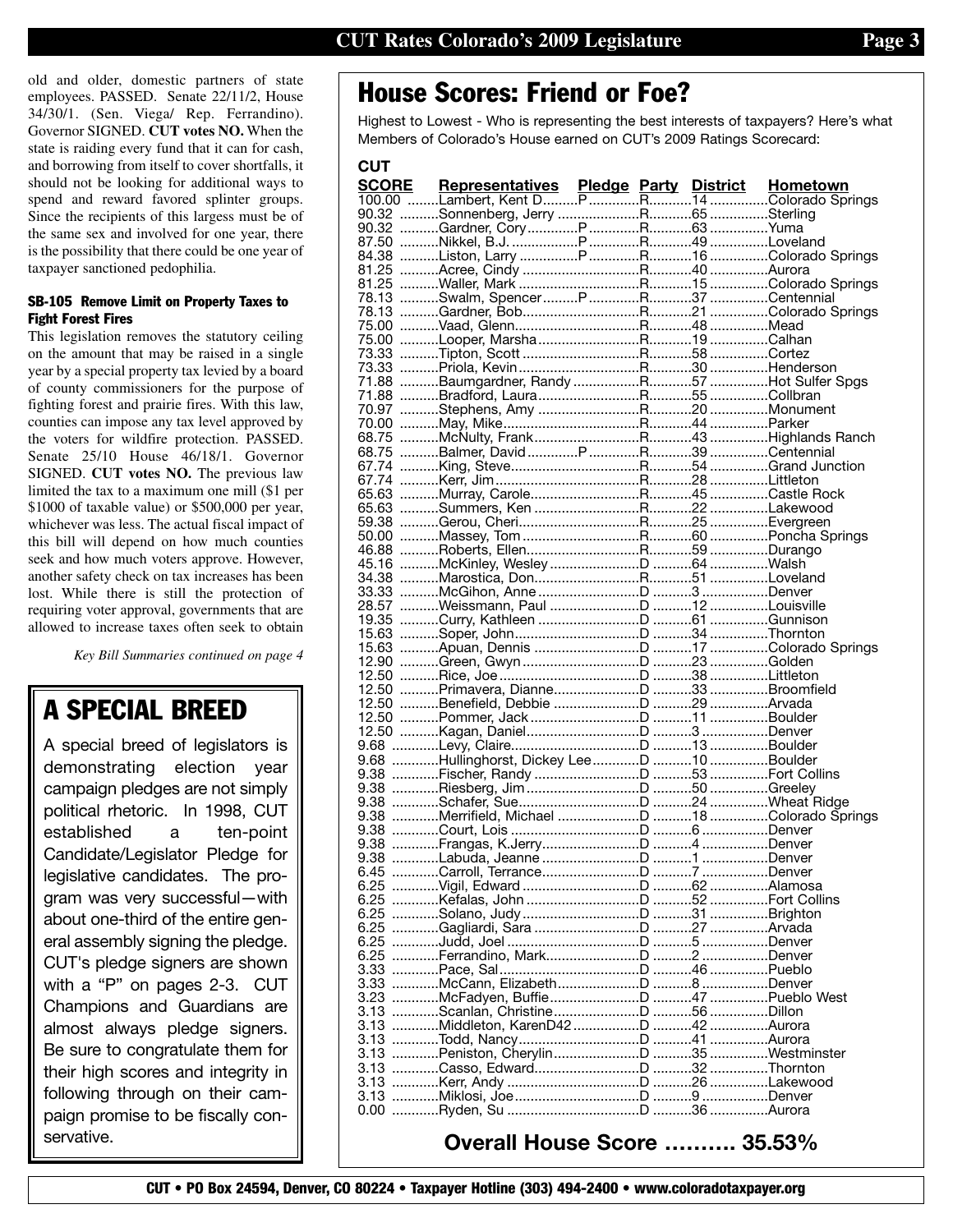that revenue. And county residents who do not live in high fire danger zones should not have to bear the burden of protecting those who have chosen to live in potentially dangerous areas.

#### **SB-108 Improvement of the Transportation System of the State**

This bill is a tax (disguised as a "surcharge") with no vote of the people as required by our Constitution. Once again, the Legislature and the Governor chose to ignore the document they swore to uphold. PASSED. Senate 19/16, House 36/29. (Sen. Gibbs/Rep. Rice). Governor SIGNED. **CUT votes NO.** Known as FASTER, this bill is one of the most flagrant violations of the Taxpayer's Bill of Rights this session. It Increases taxes without a vote of the people. In addition, it creates the statewide bridge enterprise and the high-performance transportation enterprise, more government bureaucracy which will siphon funding from actual expenditures needed to improve roads and bridges.

#### **SB -173 Regional Tourism Projects**

This bill aims to promote state wide economic development by partially financing large-scale regional tourism projects with a portion of state sales tax revenues above a certain amount. PASSED. Senate 30/3/2, House 46/19. ( Sen. Viega/Rep. Rice). Governor SIGNED. **CUT votes NO.** At a time when the State needs every dollar it can get, it should not be sponsoring projects whose success is seemingly dependent on recycled sales tax revenues. Nor should it be creating dedicated urban renewal authorities or be playing favorites for those developers who have better connections. Do we really need to take TIF (Tax increment Financing) to the state level? How this measure rates an Emergency Clause is beyond us.

#### **SB-180 Collective Bargaining by Employees of Public Safety Agencies**

This bill would give firefighters the ability to form a union and bargain collectively. Once designated, a union would have the authority to act as the exclusive representative of all firefighters in the bargaining unit. A union vote must be taken if 30% or more of firefighters in a bargaining unit so petition. Disputes are handled by a "fact finder" and eventually may be decided by a special election. The legislation applies to all public fire departments employing 50 (25 before being amended) or more firefighters. PASSED. Senate 18/17, House 34/30/1. (Sen. Tochtrop/Rep.Casso), Governor VETOED. **CUT votes NO.** By this bill, the state would have usurped the local elected officials' and local voters' rights to determine personnel matters for their public

employees. Decisions on local collective bargaining belong in the local communities, many of which have already voted against unionized city workers. Unionization has a history of leading to higher payroll costs which in the case of public employees means higher taxes.

#### **SB-208 Augmentation of the General Fund By Raiding Every Available Cash Fund**

This bill robs from 37 cash funds and transfers the dollars to the general fund to enable government growth and wealth redistribution. PASSED. Senate 22/12/1, House 37/28. (Sen.Tapis/Rep. Pommer) Governor SIGNED. **CUT votes NO.** This is your Legislature at work, robbing Peter to pay Paul. A total of \$223MILLION, 714 THOUSAND, 837 DOL-LARS plus the ENTIRE BALANCE amounts in some funds!!! What a travesty! THROW THE BUMS OUT!

#### **SB-228 Revokes Arveschoug-Bird 6% Spending Limit**

This bill illegally removes the 6% spending limit imposed by Arveschoug-Bird and puts general fund spending on auto-pilot to grow ad infinitum funding more and more pet entitlement programs. PASSED. Senate 21/14, House 35/29/1. (Sen. Morse/Rep. Marostica) Governor SIGNED. **CUT votes NO.** This is a violation of the spirit of TABOR and the will of Colorado citizens who repeatedly support spending limits. What part of "It's the Spending, Stupid!" does the Legislature and the Governor not understand? Removing the spending limit will encourage Colorado to go the way of California and spend itself into bankruptcy.

#### **SB-259 Annual State Budget (Long Bill).**

Total of \$19.2 Billion; of which \$7.6 Billion is General Funds. PASSED. Senate 22/12/1, House 51/13/1 (Sen. Keller, Rep. Pommer) Governor SIGNED. **CUT votes NO.** In the midst of a severe recession, this legislature acted as if government is the only institution that could not be pared. A "hiring freeze" still adds hundreds of workers. By calling revenue increases "fees," new taxes are used to close budget shortfalls without a TABOR vote of the people. Instead of careful conservation of funds, the legislature steals from one fiscal year to pay for another, with the unsupported hope that revenues will come in more strongly. This is all very bad stewardship of taxes.

#### **SB-275 Eliminate State Sales Tax Vendor Fee**

This bill eliminates, for a two year period, the ability of a vendor to retain expenses incurred in his collection and remittance of tax revenues to the state, and makes a \$185,432 appropriation therewith. (Senate 22/13, House 38/27), ( Sen. Tapia, Rep. Ferrandino). Governor SIGNED. **CUT votes NO.** Despite our nation's almost 400-year history of abhorrence of Indentured Servitude for both practical and moral reasons, the legislature has decided to impress retailers into being unpaid tax collectors and deny them easier redress by declaring this act to be an emergency measure.

#### **SB-276 Deny Senior Property Tax Exemption in 2009**

This bill lowers the 50% tax exemption on the first \$200,000 of the value of the residential property for qualified seniors down to zero for the year 2009. Qualified seniors are persons aged 65 or older who have lived in their owneroccupied residence for 10 years or more. This exemption, commonly known as the homestead exemption was passed by the voters as Referendum A in the 2000 general election. In 2006, this homestead exemption was extended to disabled veterans who have 100% disability. PASSED. Senate 20/14/1, House 33/32 (Sen. White/Rep. Pommer) Governor

SIGNED. **CUT votes NO.** The state legislature used the "fiscal emergency" provision of the voter approved referendum to wipe out the exemption for this year. The original Senate version denied the exemption for both 2009 and 2010 and denied the homestead exemption for both seniors and disabled veterans. The

*Key Bill Summaries continued on page 5*



Governor Ritter's 9% rating is up from 8% last year. The Colorado Supreme Court came through for the Governor and ruled in favor of his illegal property tax increase demonstrating to Colorado taxpayers that activist, partisan justices assure no justice for Colorado citizens. The Governor signed all bills raiding cash funds, eliminating spending limits, and increasing taxes, by way of fees, without allowing citizens their constitutional right to vote on tax increases.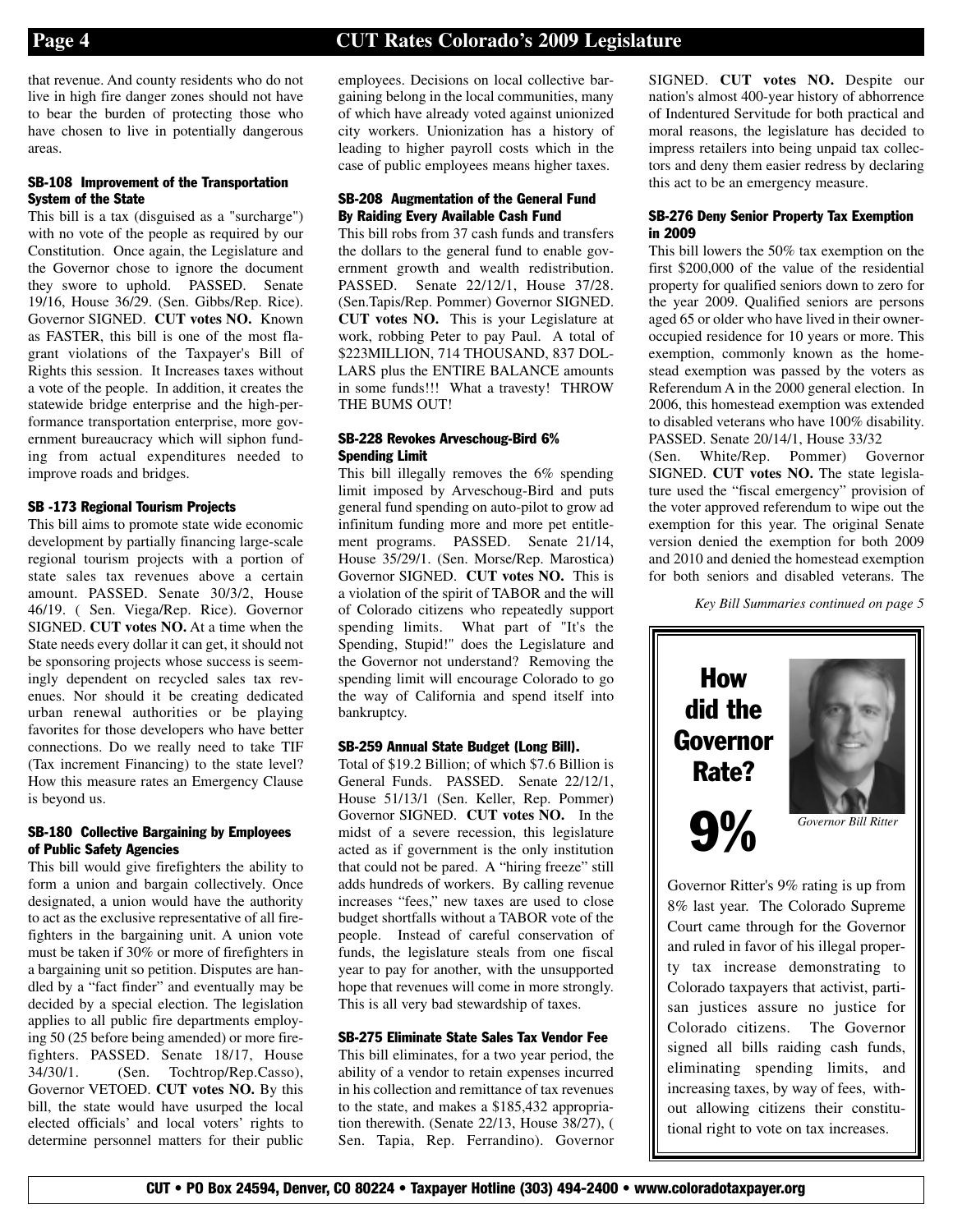# **2009 Taxpayer Champions**



**Senate Champion Dave Schultheis** 

*"The best government is lean government. We keep it lean by not feeding it with our tax dollars."*



*"I appreciate CUT's recognition of elected officials who are fighting back against the tsunami of tax and fee increases pushed by TAX-US RITTER and the TAX-I-CRATS. I am honored again for CUT's recognition of my efforts to protect the pocket books of Colorado taxpayers."*



*"We may be entering one of the most disastrous depressions in history, largely driven by liberal economics and politics. That may be accompanied by a terrifying loss of personal liberty in America. I simply try to vote to restore economic sanity, and for the rights of citizens to choose their own family priorities, rather than an agenda dictated by the same community organizers in Washington and Denver that caused this catastrophe in the first place."*

# **2009 Taxpayer Guardians**



**Kevin Lundberg** 

*"The best way to protect our liberties is to simply hold the line on more government spending and revenue. It is a straight-forward, and potent principle that I factor into every vote I cast. "* 



*"Spending, taxes disguised as fees, and reckless fiscal policies are out of control from Washington to Denver. As a fiscal conservative, I will continue to stand up and fight against the tax and spend, big government majority. It is an honor to receive the Taxpayer Guardian award, a recognition of my efforts to protect Colorado's working families and uphold meaningful limits on government spending."* 



*"When times are tough, you and I have to tighten our belt and prioritize our spending. Government should be no different but instead they have their hand out for more when we have less to give."*

House amended the bill to be in effect only for 2009 and not to deny the exemption to disabled veterans. As a result of this bill, the state legislature returned \$90.4 million to the state general fund for its other programs. The state legislature thus deliberately denied a tax benefit passed by the voters to one of the state's more vulnerable populations instead of seeking to balance the budget by curbing growth of programs. Furthermore, the legislature's yo-yo actions over the last 8 years of sometimes allowing and sometimes denying the exemption make it exceedingly difficult for fixedincome seniors to plan and demonstrate legislative contempt for voter passed initiatives.

#### **SB-277 General Fund Reserve Reduction.**

Cuts by half the percentage of funds put aside for budget contingencies. PASSED. Senate 27/8, House 62/3 (Sen. Tapia, Rep. Marostica) Governor SIGNED. **CUT votes NO.** The long-accepted margin of safety for the budget has been 4.0% in order to adjust for missed forecasts and other unexpected but necessary adjustments. This legislation very unwisely takes our State too close to the edge. It is done in order to spend \$149 Million more than the government should. It is financial folly; far too risky to the citizens and taxpayers. Let's hope that the legislature's bet is successful, else look for a big fiscal mess and emergency in late spring 2010.

#### **SB-281 Pinnacol Assurance Interim Committee**

This bill creates a 10 member interim committee to study, make recommendations and report its findings on the operations of Pinnacol, workers compensation premiums, worker safety, and compensation for injured workers. This bill is a watered-down version of the prior bill that would have the State take over full operation and control of Pinnacol, now operated as a private-sector insurance company with a statutory obligation to be the insurer of last resort for companies seeking worker compensation insurance. This bill now has become a study committee with audit powers and subpoena powers to evaluate Pinnacol pricing, reserve levels of funds accumulated to pay worker injury claims, dividend policy, and the relationship of Pinnacol to the State as a "political subdivision" of the State. The impetus for the bill came from a desire of the State to confiscate \$ 500 million from the reserves paid in by Colorado private businesses in order to supplement the State budget with additional revenues. Although the committee is charged with oversight through the State Auditor with conducting of operational and "performance" audits, the blueprint of what the goal is, State

*Key Bill Summaries continued on page 8*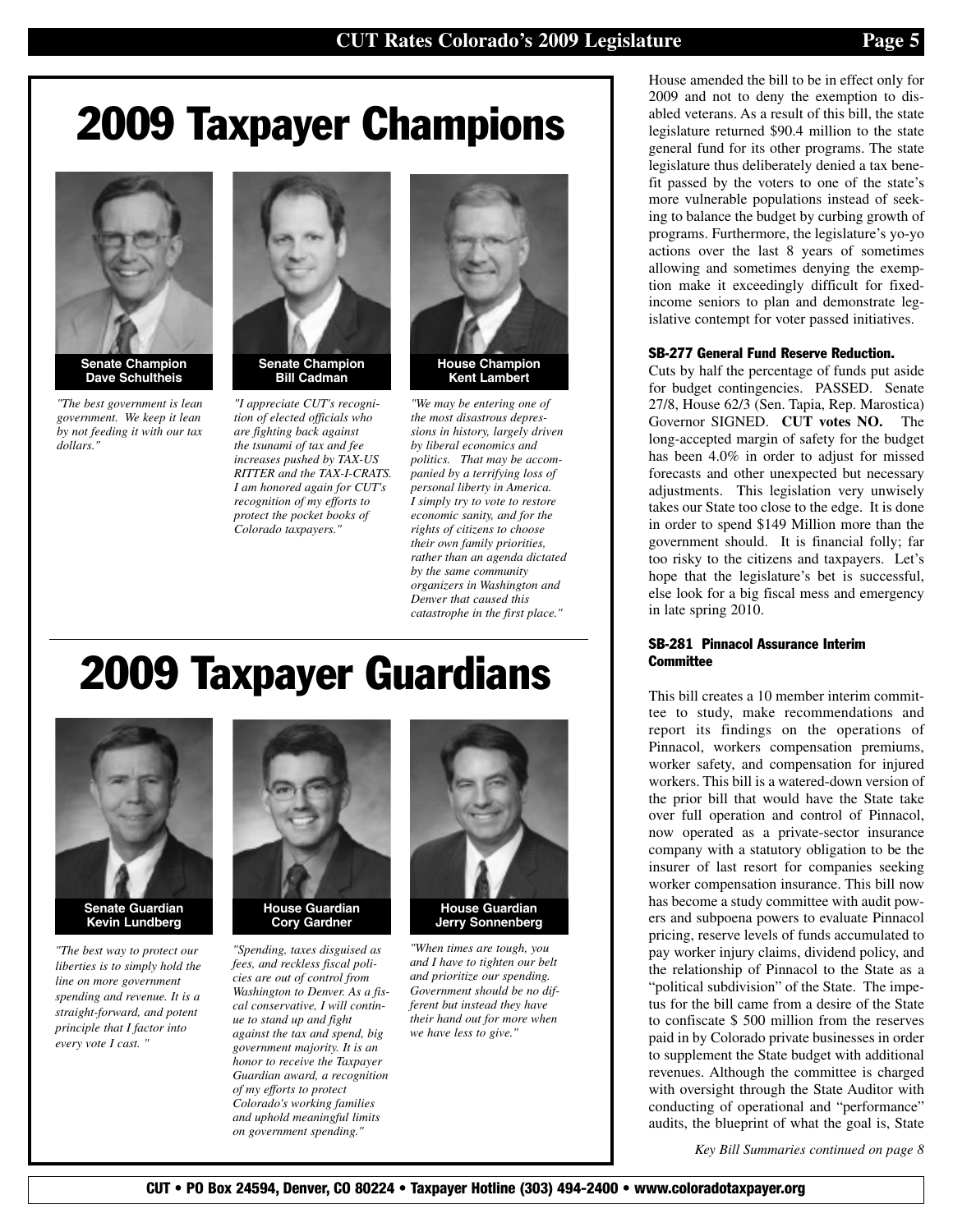| $\overline{\phantom{a}}$<br>$\overline{\phantom{a}}$<br>$\bullet$ |
|-------------------------------------------------------------------|
|                                                                   |
|                                                                   |
| <b>JJ</b>                                                         |
| $\overline{\phantom{a}}$                                          |

Legend: + Reflects a CUT Positive Vote - Indicates a Vote Against CUT philosophy E Excused A Absent Not Voted On

- Indicates a Vote Against CUT philosophy

Legend: + Reflects a CUT Positive Vote

Not Voted On

**A Absent** 

E Excused

|                                                                                                                                                                                                                                                                                                              |                                                               |                                 |              |                      |                                                            |               |                                  |                                               |                            |               |             |                      |                                                    |                    |                                                                         |                   |                         |                 |                             |                           |               |                          |                                                                           |                                                                             |                                 |                |                   |                  |                    |                   |             |                                                 |                                                             |                     |                          |                | 9.38            |    |                  | $\begin{array}{l} \texttt{CUT} \\ \texttt{SCORE} \\ \texttt{SCORE} \\ \texttt{SC} \\ \texttt{SC} \\ \texttt{SC} \\ \texttt{SC} \\ \texttt{C} \\ \texttt{C} \\ \texttt{C} \\ \texttt{C} \\ \texttt{C} \\ \texttt{C} \\ \texttt{C} \\ \texttt{C} \\ \texttt{C} \\ \texttt{C} \\ \texttt{C} \\ \texttt{C} \\ \texttt{C} \\ \texttt{C} \\ \texttt{C} \\ \texttt{C} \\ \texttt{C} \\ \texttt{C} \\ \texttt{C} \\ \texttt{C} \\ \texttt{C} \\ \texttt{C} \\ \texttt{C$ |                           |                  |                       |                                                                 |                   |                 |
|--------------------------------------------------------------------------------------------------------------------------------------------------------------------------------------------------------------------------------------------------------------------------------------------------------------|---------------------------------------------------------------|---------------------------------|--------------|----------------------|------------------------------------------------------------|---------------|----------------------------------|-----------------------------------------------|----------------------------|---------------|-------------|----------------------|----------------------------------------------------|--------------------|-------------------------------------------------------------------------|-------------------|-------------------------|-----------------|-----------------------------|---------------------------|---------------|--------------------------|---------------------------------------------------------------------------|-----------------------------------------------------------------------------|---------------------------------|----------------|-------------------|------------------|--------------------|-------------------|-------------|-------------------------------------------------|-------------------------------------------------------------|---------------------|--------------------------|----------------|-----------------|----|------------------|------------------------------------------------------------------------------------------------------------------------------------------------------------------------------------------------------------------------------------------------------------------------------------------------------------------------------------------------------------------------------------------------------------------------------------------------------------------|---------------------------|------------------|-----------------------|-----------------------------------------------------------------|-------------------|-----------------|
|                                                                                                                                                                                                                                                                                                              |                                                               |                                 |              |                      |                                                            |               |                                  |                                               |                            |               |             |                      |                                                    |                    |                                                                         |                   |                         |                 |                             |                           |               |                          |                                                                           |                                                                             |                                 |                |                   |                  |                    |                   |             |                                                 |                                                             |                     |                          |                | S2              |    |                  | <u>ត្ត<br/>ស្រី</u><br>ស្រី ន ន ន ន ន ន                                                                                                                                                                                                                                                                                                                                                                                                                          |                           |                  |                       |                                                                 |                   |                 |
| POSITIVE<br>CUT<br>VOTES                                                                                                                                                                                                                                                                                     |                                                               |                                 |              |                      | <b>1133223</b>                                             |               |                                  |                                               | 26                         |               |             |                      | 1 2 2 12 22 23 2 1 2 2 2 3 1 2 3 2 4 2 5 3 4 5 4 5 |                    |                                                                         |                   |                         |                 |                             |                           |               |                          |                                                                           |                                                                             |                                 |                |                   |                  |                    |                   |             |                                                 |                                                             |                     |                          | 357            |                 |    |                  | <b>DESTAL SERVER SERVER SERVER</b><br><b>DESTAL SERVER SERVER</b><br>Experience Server Server Server Server Server Server Server Server Server Server Server Server Server Server S                                                                                                                                                                                                                                                                              |                           |                  |                       |                                                                 |                   |                 |
| ≆ 꽃 울                                                                                                                                                                                                                                                                                                        |                                                               |                                 | $^{+}$       |                      |                                                            |               |                                  |                                               |                            |               |             |                      |                                                    |                    |                                                                         |                   |                         |                 |                             |                           |               |                          | $+ +$                                                                     |                                                                             |                                 |                |                   |                  |                    |                   |             |                                                 |                                                             |                     |                          | . ಇ            |                 |    |                  | 포용으+ · +                                                                                                                                                                                                                                                                                                                                                                                                                                                         |                           |                  |                       |                                                                 | $+$               |                 |
| $\frac{6}{5}$ $\frac{6}{5}$ $\frac{6}{5}$                                                                                                                                                                                                                                                                    |                                                               |                                 |              |                      | $\mathbf{r}=\mathbf{r} \mathbf{r} \mathbf{r} = \mathbf{r}$ |               |                                  |                                               |                            |               |             |                      |                                                    |                    |                                                                         |                   |                         |                 |                             |                           |               |                          |                                                                           |                                                                             |                                 |                |                   |                  |                    |                   |             |                                                 |                                                             |                     |                          |                |                 |    |                  | ⊞ ※ 이 · ·                                                                                                                                                                                                                                                                                                                                                                                                                                                        |                           |                  |                       |                                                                 |                   |                 |
| $\oplus$ $\frac{52}{52}$                                                                                                                                                                                                                                                                                     |                                                               |                                 |              |                      |                                                            | $\mathbf{r}$  |                                  |                                               |                            |               |             |                      |                                                    |                    |                                                                         |                   |                         |                 |                             |                           |               |                          | $+ +$                                                                     |                                                                             |                                 |                |                   |                  |                    |                   |             |                                                 |                                                             |                     |                          | $\approx$      |                 |    |                  |                                                                                                                                                                                                                                                                                                                                                                                                                                                                  |                           |                  |                       |                                                                 | $+$               |                 |
| <b>또 있</b><br>$\subseteq$                                                                                                                                                                                                                                                                                    |                                                               |                                 |              |                      |                                                            |               |                                  |                                               |                            |               |             |                      |                                                    |                    |                                                                         |                   |                         |                 |                             | $\mathbf{u}$              |               | $+$                      |                                                                           |                                                                             |                                 |                |                   |                  |                    | $\! + \!\!\!\!$   |             |                                                 | $\mathbf{r}=\mathbf{L}\mathbf{L}$                           |                     | ・ロ                       |                |                 |    |                  | $\overline{a}$ $\overline{a}$ $\overline{b}$ $\overline{b}$ $\overline{c}$ +                                                                                                                                                                                                                                                                                                                                                                                     |                           |                  | $+$ + +               |                                                                 |                   |                 |
| 高窗的                                                                                                                                                                                                                                                                                                          | $^+$                                                          | $+$                             |              |                      |                                                            | $^{+}$        |                                  |                                               |                            |               |             |                      |                                                    |                    |                                                                         | $^{+}$            |                         |                 |                             |                           | $^+$          | $\,$ +                   | $^+$                                                                      |                                                                             |                                 |                |                   |                  |                    | $\boldsymbol{+}$  |             |                                                 |                                                             |                     | + ಜಿ                     |                |                 |    |                  | $\frac{28}{28}$ $\frac{22}{2}$ $\frac{1}{2}$ + + + +                                                                                                                                                                                                                                                                                                                                                                                                             |                           |                  |                       |                                                                 | $+$ +             |                 |
| <b>⊞ 음</b><br>$\trianglerighteq$                                                                                                                                                                                                                                                                             |                                                               |                                 |              |                      |                                                            |               |                                  |                                               |                            |               |             |                      |                                                    |                    |                                                                         |                   |                         |                 |                             |                           |               |                          |                                                                           | $\mathbf{r}=\mathbf{r}+\mathbf{r}+\mathbf{r}+\mathbf{r}$ .                  |                                 | $+$            |                   |                  |                    |                   |             |                                                 |                                                             |                     |                          |                |                 |    |                  | $\frac{66}{2}$ $\frac{66}{2}$ $\frac{1}{2}$ + + + +                                                                                                                                                                                                                                                                                                                                                                                                              |                           |                  |                       |                                                                 | $+$               |                 |
| ≌ ቺ<br>$\trianglerighteq$<br>P E E                                                                                                                                                                                                                                                                           | $\begin{array}{cccccccccccccc} 0 & 0 & 0 & + & + \end{array}$ |                                 |              | $+$                  |                                                            | $\mathbf{r}$  |                                  |                                               |                            |               |             |                      |                                                    |                    |                                                                         |                   |                         |                 |                             |                           |               |                          | $\leftarrow$ + $\leftarrow$                                               | $\mathbf{r}=(\mathbf{r}-\mathbf{r})$ , $\mathbf{r}=(\mathbf{r}-\mathbf{r})$ |                                 |                | $+$               |                  |                    | $\mathbf{r}$      |             | $\mathbf{r}=(1,\ldots,1)$                       |                                                             |                     | ് പ                      | ・ヹ             |                 |    |                  | $\frac{1}{2}$ $\frac{1}{2}$ $\frac{1}{2}$ $\frac{1}{2}$<br>$\frac{66}{5}$ $\frac{66}{5}$ $\frac{66}{5}$ $\frac{66}{5}$ $\frac{66}{5}$ $\frac{66}{5}$ $\frac{66}{5}$ $\frac{66}{5}$ $\frac{66}{5}$ $\frac{66}{5}$ $\frac{66}{5}$ $\frac{66}{5}$ $\frac{66}{5}$ $\frac{66}{5}$ $\frac{66}{5}$ $\frac{66}{5}$ $\frac{66}{5}$ $\frac{66}{5}$ $\frac{66}{5}$ $\frac{66}{5}$                                                                                           |                           |                  | $\alpha$ and $\alpha$ |                                                                 | $+$               |                 |
| 또 운<br>$\trianglerighteq$                                                                                                                                                                                                                                                                                    |                                                               |                                 |              |                      | $1 - 1 + + + 1$                                            | $\mathbf{r}$  |                                  |                                               |                            |               |             |                      | $1 - 1 - 1 - 1 + 1 +  +$                           |                    | $\leftarrow$ +                                                          |                   | $+$ +                   | $^+$            | $\boldsymbol{+}$<br>$+$ $-$ |                           |               |                          |                                                                           |                                                                             |                                 | $+$ +          |                   |                  |                    |                   |             |                                                 | $\mathbf{r} = \mathbf{r} \cdot \mathbf{m} \cdot \mathbf{r}$ |                     |                          |                |                 |    |                  | 또 운 오 (Particle Partie)                                                                                                                                                                                                                                                                                                                                                                                                                                          |                           |                  |                       |                                                                 | $+$               |                 |
| e g<br>$\subseteq$                                                                                                                                                                                                                                                                                           |                                                               |                                 |              |                      |                                                            | $\mathbf{r}$  |                                  |                                               |                            |               |             |                      |                                                    |                    |                                                                         |                   | $\mathbf{1}=\mathbf{1}$ |                 |                             | $\mathbf{1}=\mathbf{1}$ . |               |                          |                                                                           | $\mathbf{1}=\mathbf{1}=\mathbf{1}=\mathbf{1}=\mathbf{1}$ .                  |                                 |                | $+$               |                  |                    | $\mathbf{r}$      |             | $\mathbf{1}=\mathbf{1}+\mathbf{1}+\mathbf{1}$ . |                                                             |                     | $\cdot$ $\sim$           |                |                 |    |                  | 또한 모든 아이에 아이에                                                                                                                                                                                                                                                                                                                                                                                                                                                    |                           |                  |                       |                                                                 |                   |                 |
| $2\frac{3}{2}$ $\frac{9}{2}$                                                                                                                                                                                                                                                                                 |                                                               |                                 | $+$          |                      |                                                            |               |                                  |                                               |                            |               |             |                      |                                                    |                    |                                                                         |                   |                         |                 |                             |                           |               |                          | $\epsilon^-$ + $\pm$ $\rightarrow$                                        |                                                                             |                                 | $+$ +          |                   |                  |                    | $\boldsymbol{+}$  |             |                                                 |                                                             |                     | . ≌                      |                |                 |    |                  | $+ + \cdot + \leq \frac{3}{2} \pm \frac{3}{2}$                                                                                                                                                                                                                                                                                                                                                                                                                   |                           |                  |                       |                                                                 | $+$               |                 |
| 로 효<br>$\trianglerighteq$                                                                                                                                                                                                                                                                                    |                                                               |                                 |              |                      | $1 - 1 + + + 1$                                            | $\mathbf{r}$  |                                  |                                               |                            |               |             |                      |                                                    |                    |                                                                         |                   |                         |                 |                             |                           |               |                          |                                                                           | $\epsilon$ and $\epsilon$ and $\epsilon$                                    |                                 |                | $+$ +             |                  |                    |                   |             |                                                 |                                                             |                     | . ≘                      |                |                 |    |                  | 포혈을 + + + + + +                                                                                                                                                                                                                                                                                                                                                                                                                                                  |                           |                  |                       |                                                                 |                   |                 |
| 또 흐 ㅎ                                                                                                                                                                                                                                                                                                        |                                                               |                                 |              |                      |                                                            |               |                                  |                                               |                            |               |             |                      |                                                    |                    |                                                                         |                   |                         |                 |                             |                           |               |                          |                                                                           | $\mathbf{1}=\mathbf{1}=\mathbf{1}=\mathbf{1}=\mathbf{1}$ .                  |                                 |                | $+$               |                  |                    | $\blacksquare$    |             | $\mathbf{r}=(\mathbf{r}_1,\ldots,\mathbf{r}_n)$ |                                                             |                     | $\overline{\phantom{a}}$ |                |                 |    |                  | 또 좋을 때 아이에 아이에                                                                                                                                                                                                                                                                                                                                                                                                                                                   |                           |                  |                       |                                                                 |                   |                 |
| អ្ហី ង ឱ                                                                                                                                                                                                                                                                                                     |                                                               |                                 |              |                      |                                                            |               |                                  |                                               |                            |               |             |                      |                                                    |                    |                                                                         |                   |                         |                 |                             |                           |               |                          |                                                                           | $\ell = \ell - + \ell + \ell$ .                                             |                                 |                | $+$ +             |                  |                    |                   |             |                                                 | $\mathbf{u} = \mathbf{u} - \mathbf{u}$ .                    |                     |                          |                |                 |    |                  | $589 = + + + +$                                                                                                                                                                                                                                                                                                                                                                                                                                                  |                           |                  |                       |                                                                 | $+$ +             |                 |
| $\oplus$ $\overline{5}$ $\geq$                                                                                                                                                                                                                                                                               |                                                               |                                 |              |                      | $+ + +$                                                    | $\mathbf{r}$  |                                  |                                               |                            |               |             |                      | $+ + + + +$                                        |                    |                                                                         |                   |                         | $+$             |                             | $+$ $+$                   |               |                          |                                                                           | $\epsilon$ + + $\epsilon$                                                   |                                 |                | $+$ +             |                  |                    | $^+$              |             |                                                 | $1 - 1 - 1 - 1$                                             |                     | ・草                       |                |                 |    |                  | $\frac{40}{20}$ $\frac{50}{20}$ $\frac{100}{20}$ + + + + +                                                                                                                                                                                                                                                                                                                                                                                                       |                           |                  |                       |                                                                 | $+$               |                 |
| $\cong$ $\frac{20}{20}$                                                                                                                                                                                                                                                                                      |                                                               |                                 |              |                      |                                                            |               |                                  |                                               |                            |               |             |                      |                                                    |                    | $\cdots \cdots +$                                                       |                   |                         |                 |                             |                           |               |                          | $\mathbf{r} = \mathbf{r} + \mathbf{L} \mathbf{L} \mathbf{I} = \mathbf{r}$ |                                                                             |                                 | $\ddot{}$      |                   |                  |                    |                   |             |                                                 |                                                             |                     |                          |                |                 |    |                  | $\cong$ $\frac{20}{20}$ $\cong$ $+$                                                                                                                                                                                                                                                                                                                                                                                                                              |                           | $+$              |                       | $\mathcal{A}$                                                   | $+$               |                 |
| $\frac{40}{20}$ $\frac{1}{20}$ $\frac{1}{20}$ $\frac{1}{20}$ $\frac{1}{20}$ $\frac{1}{20}$ $\frac{1}{20}$ $\frac{1}{20}$ $\frac{1}{20}$ $\frac{1}{20}$ $\frac{1}{20}$ $\frac{1}{20}$ $\frac{1}{20}$ $\frac{1}{20}$ $\frac{1}{20}$ $\frac{1}{20}$ $\frac{1}{20}$ $\frac{1}{20}$ $\frac{1}{20}$ $\frac{1}{20}$ |                                                               |                                 |              |                      |                                                            |               | $\begin{array}{c} + \end{array}$ |                                               |                            | $\prec$       |             |                      |                                                    |                    |                                                                         |                   |                         |                 | $+$ +                       |                           |               |                          |                                                                           | $\epsilon \prec \epsilon + \epsilon \epsilon + \epsilon$                    |                                 | $+$ +          |                   |                  |                    | $\boldsymbol{+}$  |             |                                                 |                                                             |                     |                          | . 15           |                 |    |                  | $9892 + 127$                                                                                                                                                                                                                                                                                                                                                                                                                                                     |                           |                  |                       |                                                                 | $+$               |                 |
| $\cong$ $\overline{5}$ $\cong$                                                                                                                                                                                                                                                                               |                                                               |                                 |              |                      | $1 + 1 + 1 + 1$                                            | $\mathbf{r}$  |                                  |                                               |                            |               |             |                      | $1 - 1 - 1 - 1 - 1 - 1 - 1 + 1 - 1$                |                    |                                                                         |                   |                         |                 |                             |                           |               |                          |                                                                           | $+ + + + \cdots +$                                                          |                                 |                | $+$ +             |                  |                    |                   |             |                                                 | $\mathbf{1}=\mathbf{1}=\mathbf{1}=\mathbf{1}$               |                     | ் ை                      |                |                 |    |                  | 이 아이에 의성원                                                                                                                                                                                                                                                                                                                                                                                                                                                        |                           |                  |                       |                                                                 |                   |                 |
| $E \approx$<br>$\epsilon$                                                                                                                                                                                                                                                                                    |                                                               |                                 |              |                      |                                                            |               |                                  |                                               |                            |               |             |                      |                                                    |                    | $\begin{array}{cccc} \bullet & \bullet & \bullet & \bullet \end{array}$ |                   | $+$ +                   |                 | $\! + \!\!\!\!$             |                           |               | $+$                      | $\boldsymbol{+}$                                                          |                                                                             |                                 | $\ddot{}$      |                   |                  |                    |                   |             | $+$                                             |                                                             |                     |                          | <u>ي</u> .     |                 |    |                  | $282 + + + +$                                                                                                                                                                                                                                                                                                                                                                                                                                                    |                           |                  |                       |                                                                 | $+$               |                 |
| ≌ ¦্ৰি                                                                                                                                                                                                                                                                                                       | $\begin{array}{cccccccccccccc} 0 & 0 & 0 & + & + \end{array}$ |                                 |              |                      |                                                            |               | $\mathbf{r} = \mathbf{r}$        |                                               |                            |               |             |                      |                                                    |                    |                                                                         |                   |                         |                 |                             |                           |               |                          | $\epsilon^-$ + $\pm$ $\pm$                                                |                                                                             |                                 | $+$ +          |                   |                  |                    | $\qquad \qquad +$ |             |                                                 |                                                             |                     | . .                      |                |                 |    |                  | $P(S = + + + +)$                                                                                                                                                                                                                                                                                                                                                                                                                                                 |                           |                  |                       |                                                                 | $+$               |                 |
| $\oplus$ $\stackrel{\frown}{\mathcal{R}} \cong$                                                                                                                                                                                                                                                              |                                                               |                                 |              |                      | $1 - 1 + 4 + 1$                                            |               |                                  | $\mathbf{E} = \mathbf{E} \times \mathbf{E}$ . | $^{+}$                     | $\mathcal{A}$ |             |                      |                                                    |                    |                                                                         |                   |                         |                 |                             |                           |               |                          |                                                                           |                                                                             |                                 |                | $+$ +             |                  | $\cdots$ +         |                   |             |                                                 | $\mathcal{A}=\mathcal{A}=\mathcal{A}=\mathcal{A}$           |                     |                          | · 얻            |                 |    |                  | $282 + 1 + 1$                                                                                                                                                                                                                                                                                                                                                                                                                                                    |                           |                  |                       |                                                                 |                   |                 |
| $R$ $R$ $\geq$                                                                                                                                                                                                                                                                                               |                                                               |                                 |              |                      | $+ + +$                                                    |               | $\mathbf{1}=\mathbf{1}$          |                                               | $^{+}$                     | $\sim$        |             |                      | $1.1.1.1 + + + + + + +$                            |                    |                                                                         |                   |                         |                 |                             |                           |               |                          | $+ + +$                                                                   |                                                                             | $\sim 10^{-1}$ , $\sim 10^{-1}$ |                | $+$ +             |                  | $1 + 4 + 1 + 1$    |                   |             |                                                 |                                                             |                     |                          | $\overline{4}$ |                 |    |                  | $\cong$ $\mathbb{S}$ $\cong$ +                                                                                                                                                                                                                                                                                                                                                                                                                                   |                           | $+$              |                       | $+$                                                             | $+$               |                 |
| <b>또영으</b> · · + + · · · · + + ·<br>$\frac{80}{2}$<br>క్ష<br>$\mathsf{S}$                                                                                                                                                                                                                                    |                                                               |                                 |              |                      |                                                            |               |                                  |                                               |                            |               |             |                      |                                                    |                    |                                                                         |                   |                         |                 |                             |                           |               |                          |                                                                           |                                                                             |                                 |                |                   |                  |                    | $\,{}^{+}\,$      |             |                                                 |                                                             |                     |                          | . ಇ<br>₽       |                 | æ  | 180              | $\cong$ $\frac{80}{8}$ $\cong$ + $\cdot$ + +<br>S                                                                                                                                                                                                                                                                                                                                                                                                                | $^{+}$                    |                  |                       |                                                                 | $+$               |                 |
| 173<br>æ<br>是                                                                                                                                                                                                                                                                                                |                                                               |                                 |              |                      |                                                            |               |                                  |                                               |                            |               |             |                      |                                                    |                    |                                                                         |                   |                         |                 |                             |                           |               |                          |                                                                           |                                                                             |                                 |                |                   |                  |                    |                   |             |                                                 |                                                             |                     |                          | c              |                 | ஜ  | 173              | 是                                                                                                                                                                                                                                                                                                                                                                                                                                                                |                           |                  |                       |                                                                 |                   |                 |
| $\frac{8}{2}$<br>æ<br>¥                                                                                                                                                                                                                                                                                      |                                                               |                                 |              |                      |                                                            |               |                                  |                                               |                            |               |             |                      |                                                    |                    |                                                                         |                   |                         |                 |                             |                           |               |                          |                                                                           |                                                                             |                                 |                |                   |                  |                    |                   |             |                                                 |                                                             |                     |                          | ٵ              |                 | ఙ  | $\approx$        | $\trianglerighteq$                                                                                                                                                                                                                                                                                                                                                                                                                                               |                           |                  |                       |                                                                 |                   |                 |
| 105<br>සි<br>$\trianglerighteq$                                                                                                                                                                                                                                                                              |                                                               |                                 |              |                      |                                                            |               |                                  |                                               |                            |               |             |                      |                                                    |                    |                                                                         |                   |                         |                 |                             |                           |               |                          |                                                                           |                                                                             |                                 |                |                   |                  |                    |                   |             |                                                 |                                                             |                     |                          | ≘              |                 | සි | $\frac{105}{20}$ | $\trianglerighteq$                                                                                                                                                                                                                                                                                                                                                                                                                                               |                           |                  |                       |                                                                 |                   |                 |
| <b>SS</b> 88<br>₽                                                                                                                                                                                                                                                                                            |                                                               |                                 |              |                      |                                                            |               |                                  |                                               |                            |               |             |                      |                                                    |                    |                                                                         |                   |                         |                 |                             |                           |               |                          |                                                                           |                                                                             |                                 |                |                   |                  |                    |                   |             |                                                 |                                                             |                     |                          | ₽              |                 | ඝ  | 88               | $\epsilon$                                                                                                                                                                                                                                                                                                                                                                                                                                                       |                           |                  |                       |                                                                 |                   | $\overline{1}$  |
| සී ස<br>₽                                                                                                                                                                                                                                                                                                    |                                                               |                                 |              |                      |                                                            |               |                                  |                                               |                            |               |             |                      |                                                    |                    |                                                                         |                   |                         |                 |                             |                           |               |                          |                                                                           |                                                                             |                                 |                |                   |                  |                    |                   |             |                                                 |                                                             |                     |                          | ≌              |                 |    | 8                | $\trianglerighteq$                                                                                                                                                                                                                                                                                                                                                                                                                                               |                           |                  |                       |                                                                 |                   |                 |
| ಜಿ ಜ<br>₽                                                                                                                                                                                                                                                                                                    |                                                               |                                 |              |                      |                                                            |               |                                  |                                               |                            |               |             |                      |                                                    |                    |                                                                         |                   |                         |                 |                             |                           |               |                          |                                                                           |                                                                             |                                 |                |                   |                  |                    |                   |             |                                                 |                                                             |                     |                          |                |                 | ஜ  | 고                | $\approx$                                                                                                                                                                                                                                                                                                                                                                                                                                                        |                           |                  |                       |                                                                 |                   |                 |
| $\epsilon$<br>æ<br>$\sim$                                                                                                                                                                                                                                                                                    |                                                               |                                 |              |                      |                                                            |               |                                  |                                               |                            |               |             |                      |                                                    |                    |                                                                         |                   |                         |                 | ш                           |                           |               |                          |                                                                           |                                                                             |                                 |                |                   |                  |                    |                   |             |                                                 |                                                             |                     |                          |                |                 | ஜ  | S                | $\subseteq$                                                                                                                                                                                                                                                                                                                                                                                                                                                      |                           |                  |                       |                                                                 |                   |                 |
| $\epsilon$<br>ვ ∝                                                                                                                                                                                                                                                                                            |                                                               |                                 |              |                      |                                                            |               |                                  |                                               |                            |               |             |                      |                                                    |                    |                                                                         |                   |                         |                 |                             |                           |               |                          |                                                                           |                                                                             |                                 |                |                   |                  |                    |                   |             |                                                 |                                                             |                     |                          | ≌              |                 | ஐ  | $\sim$           | $\mathsf{S}$                                                                                                                                                                                                                                                                                                                                                                                                                                                     | $^{+}$                    | $\,^+$           |                       |                                                                 |                   | $\ddot{}$       |
| Hometown                                                                                                                                                                                                                                                                                                     | Fort Collins                                                  | Lakewood                        | Wray         | Colorado Springs     | Aurora                                                     | Denver        | Silverthome                      | Denver                                        | Highlands Ranch            | Boulder       | Brighton    | Westminster          | Hesperus                                           | <b>Wheat Ridge</b> | Las Animas                                                              | Colorado Springs  | Littleton               | Berthoud        | <b>Broomfield</b>           | Colorado Springs          | Littleton     | Grand Junction           | Greeley                                                                   | Denver                                                                      | Denver                          | Parker         | Colorado Springs  | Snowmass Village | Longmont           | Centennial        | Pueblo      | Westminster                                     | <b>Denver</b>                                               | Winter Park         | Aurora                   |                | Aurora          |    |                  | Party District Hometown                                                                                                                                                                                                                                                                                                                                                                                                                                          | <b>Aurora</b>             | Colorado Springs | Centennial            | Hot Sulfer Spgs                                                 | Arvada            | Collbran        |
| District H                                                                                                                                                                                                                                                                                                   | 14                                                            | $\overline{\sim}$               |              | $\rightleftharpoons$ | 29                                                         | 35            | $\frac{6}{1}$                    | $33^{\circ}$                                  |                            | $\frac{8}{2}$ | 25          | $\overline{19}$      | $\circ$                                            | 20                 | $\sim$                                                                  |                   | 2252                    |                 |                             | $\overline{\phantom{a}}$  | 26            | $\overline{\phantom{0}}$ |                                                                           | 13.84                                                                       |                                 | $\rightarrow$  | $\sigma$          | LO               | 7T                 |                   |             |                                                 | ನಿ ನನ ∞ $\infty$                                            |                     |                          |                |                 |    |                  |                                                                                                                                                                                                                                                                                                                                                                                                                                                                  | $\mathbb{Q}^{\mathsf{p}}$ |                  | $\frac{12}{12}$       |                                                                 | 29 55             |                 |
| Party                                                                                                                                                                                                                                                                                                        | $\qquad \qquad \Box$                                          | $\Box \cong \underline{\alpha}$ |              |                      | $\qquad \qquad \Box$                                       | $\Box$        | $\Box$                           |                                               | $\Omega$ $\Omega$ $\Omega$ |               | $\Box$      | $\qquad \qquad \Box$ | $\qquad \qquad \Box$                               | $\Box$             | $\simeq$                                                                | $\propto \propto$ |                         | $\approx$       |                             | $\approx$ $\approx$       | $\Box$        | $\simeq$                 |                                                                           | $\approx$ $\approx$                                                         | $\qquad \qquad \Box$            | $\simeq$       | $\simeq$          | $\Box$           | $\Box$             | $\simeq$          | $\Box$      | $\Box$                                          | $\Box$                                                      | $\approx$ $\approx$ |                          |                | $\Box$          |    |                  |                                                                                                                                                                                                                                                                                                                                                                                                                                                                  |                           |                  |                       | $\mathbb{C} \cap \mathbb{C} \subset \mathbb{C} \cap \mathbb{C}$ |                   |                 |
|                                                                                                                                                                                                                                                                                                              |                                                               |                                 |              |                      |                                                            |               |                                  |                                               |                            |               |             |                      |                                                    |                    |                                                                         |                   |                         |                 |                             |                           |               |                          |                                                                           |                                                                             |                                 |                |                   |                  |                    |                   |             |                                                 |                                                             |                     |                          |                |                 |    |                  |                                                                                                                                                                                                                                                                                                                                                                                                                                                                  |                           |                  |                       |                                                                 |                   |                 |
| COLORADO<br><b>SENATORS</b>                                                                                                                                                                                                                                                                                  | Bacon, Bob                                                    | Boyd, Betty                     | Brophy, Greg | Cadman, Bill         | Carroll, Morgan                                            | Foster, Joyce | Gibbs, Dan                       | Groff, Peter C                                | Harvey, Ted                | Heath, Rollie | Hodge, Mary | Hudak, Evie          | sgar, Jim                                          | Keller, Maryanne   | Kester, Kenneth                                                         | King, Keith       | Kopp. Mike              | Lundberg, Kevin | Mitchell, Shawn             | Morse, John               | Newell, Linda | Penry, Joshua            | Renfroe, Scott                                                            | Romer, Chris                                                                | Sandoval, Paula                 | Scheffel, Mark | Schultheis, David | Schwartz, Gail   | Shaffer, Brandon C | Spence, Nancy     | Tapia, Abel | Tochtrop, Lois                                  | Veiga, Jennifer                                             | White, AI           | <b>Milliams, Suzanne</b> | <b>Total</b>   | Governor Ritter |    | COLORADO         | REPRESENTATIVES                                                                                                                                                                                                                                                                                                                                                                                                                                                  | Acree, Cindy              | Apuan, Dennis    | Balmer, David         | Baumgardner, Randy                                              | Benefield, Debbie | Bradford, Laura |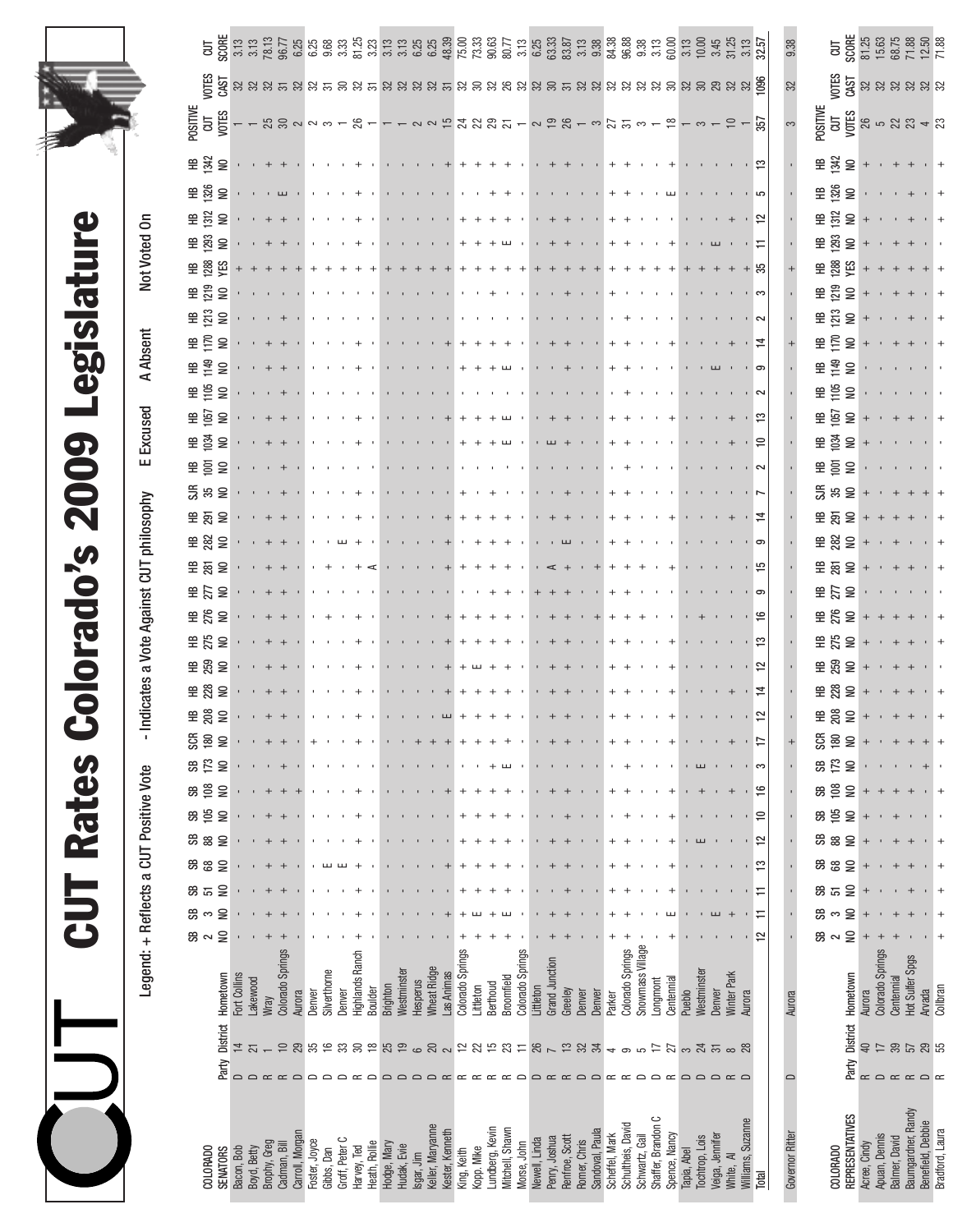| Carroll, Terrance                        |                        | Denver                     |    |    |   |        |        |        |   |     |  |    |  |    |  |  |  |   |                  |  |                                              |
|------------------------------------------|------------------------|----------------------------|----|----|---|--------|--------|--------|---|-----|--|----|--|----|--|--|--|---|------------------|--|----------------------------------------------|
| Casso, Edward                            | ಜ                      | Thornton                   |    |    |   |        |        |        |   |     |  |    |  |    |  |  |  |   |                  |  |                                              |
| Court, Lois                              | $\circ$                | Denver                     |    |    |   |        |        |        |   |     |  |    |  |    |  |  |  |   |                  |  |                                              |
| Curry, Kathleen                          |                        | Gunnison                   |    |    |   |        |        |        |   |     |  |    |  |    |  |  |  |   |                  |  |                                              |
| Ferrandino, Mark                         | $5 \times 3$           | Denver                     |    |    |   |        |        |        |   |     |  |    |  |    |  |  |  |   |                  |  |                                              |
| Fischer, Randy                           |                        | Fort Collins               |    |    |   |        |        |        |   |     |  |    |  |    |  |  |  |   |                  |  |                                              |
| Frangas, K.Jerry                         | $\rightarrow$          | Denver                     |    |    |   |        |        |        |   |     |  |    |  |    |  |  |  |   |                  |  |                                              |
| Gagliardi, Sara                          |                        | Arvada                     |    |    |   |        |        |        |   |     |  |    |  |    |  |  |  |   |                  |  |                                              |
| Gardner, Bob                             | <b>2588</b>            | Colorado Springs           |    |    |   |        |        |        |   |     |  |    |  |    |  |  |  |   |                  |  |                                              |
| Gardner, Cory                            |                        | Yunna                      |    |    |   |        |        |        |   |     |  |    |  |    |  |  |  |   |                  |  |                                              |
| Gerou, Cheri                             |                        | Evergreen                  |    |    |   |        |        |        |   |     |  |    |  |    |  |  |  |   |                  |  |                                              |
| Green, Gwyn                              |                        | Golden                     |    |    |   |        |        |        |   |     |  |    |  |    |  |  |  |   |                  |  | 32 38 38 39<br>38 39 39 30<br>38 31 31 32 33 |
| Hullinghorst, Dickey Lee                 | $\mathbb{Z} \supseteq$ | Boulder                    |    |    |   |        |        |        |   |     |  |    |  |    |  |  |  |   |                  |  |                                              |
| Judd, Joel                               | ഥ                      | Denver                     |    |    |   |        |        |        |   |     |  |    |  |    |  |  |  |   |                  |  |                                              |
| Kagan, Daniel                            | $\infty$               | Denver                     |    |    |   |        |        |        |   |     |  |    |  |    |  |  |  |   |                  |  | 12.50                                        |
| Kefalas, John                            |                        | Fort Collins               |    |    |   |        |        |        |   |     |  |    |  |    |  |  |  |   |                  |  | 6.25                                         |
| Kerr, Andy                               |                        | Lakewood                   |    |    |   |        |        |        |   |     |  |    |  |    |  |  |  |   |                  |  | 3.13                                         |
| Kerr, Jim                                | 38837                  | Littleton                  |    |    |   |        |        |        |   |     |  |    |  |    |  |  |  |   |                  |  | 67.74                                        |
| King, Steve                              |                        | Grand Junction             |    |    |   |        |        |        |   |     |  |    |  |    |  |  |  |   |                  |  |                                              |
| abuda, Jeanne                            |                        | Denver                     |    |    |   |        |        |        |   |     |  |    |  |    |  |  |  |   |                  |  |                                              |
| ambert, Kent D                           | <u>ದ ಏ ಹ</u>           | Colorado Springs           |    |    |   |        |        |        |   |     |  |    |  |    |  |  |  |   |                  |  |                                              |
| Levy, Claire                             |                        | Boulder                    |    |    |   |        |        |        |   |     |  |    |  |    |  |  |  |   |                  |  |                                              |
| _ooper, Marsha<br>Liston, Larry          | $\overline{9}$         | Colorado Springs<br>Calhan |    |    |   |        |        |        |   |     |  |    |  |    |  |  |  |   |                  |  |                                              |
| Marostica, Don                           |                        | Loveland                   |    |    |   |        |        |        |   |     |  |    |  |    |  |  |  |   |                  |  |                                              |
| Massey, Tom                              | 5a                     | Poncha Springs             |    |    |   |        |        |        |   |     |  |    |  |    |  |  |  |   |                  |  |                                              |
| May, Mike                                | $\overline{4}$         | Parker                     |    |    |   |        |        |        |   |     |  |    |  |    |  |  |  |   |                  |  |                                              |
| McCann, Elizabeth                        | $\infty$               | Denver                     |    |    |   |        |        |        |   |     |  |    |  |    |  |  |  |   |                  |  |                                              |
| <b>McFadyen, Buffie</b>                  | 47                     | Pueblo West                |    |    |   |        |        |        |   |     |  |    |  |    |  |  |  |   |                  |  |                                              |
| McGihon, Anne                            | 3                      | Denver                     |    |    |   |        |        |        |   |     |  |    |  |    |  |  |  |   |                  |  |                                              |
| McKinley, Wesley                         | 54                     | <b>Walsh</b>               |    |    |   |        |        |        |   |     |  |    |  |    |  |  |  |   |                  |  |                                              |
| McNulty, Frank                           | $\mathfrak{S}$         | Highlands Ranch            |    |    |   |        |        |        |   |     |  |    |  |    |  |  |  |   |                  |  | 33.55<br>33.55<br>35.53.55                   |
| Merrifield, Michael                      | ≌                      | Colorado Springs           |    |    |   |        |        |        |   |     |  |    |  |    |  |  |  |   |                  |  |                                              |
| Middleton, Karen                         | 42                     | Aurora                     |    |    |   |        |        |        |   |     |  |    |  |    |  |  |  |   |                  |  |                                              |
| Miklosi, Joe<br>Murray, Carole           | ၜ                      | Denver                     |    |    |   |        |        |        |   |     |  |    |  |    |  |  |  |   |                  |  |                                              |
|                                          | 45                     | Castle Rock                |    |    |   |        |        |        |   |     |  |    |  |    |  |  |  |   |                  |  |                                              |
| Nikkel, B.J.                             | 49                     | Loveland                   |    |    |   |        |        |        |   |     |  |    |  |    |  |  |  |   |                  |  |                                              |
| Peniston, Cherylin<br>Pace, Sal          | 46<br>35               | Westminster<br>Pueblo      |    |    |   |        |        |        |   |     |  |    |  |    |  |  |  |   |                  |  |                                              |
| Pommer, Jack                             | 二                      | Boulder                    |    |    |   |        |        |        |   |     |  |    |  |    |  |  |  |   |                  |  |                                              |
| Primavera, Dianne                        | 33                     | Broomfield                 |    |    |   |        |        |        |   |     |  |    |  |    |  |  |  |   |                  |  |                                              |
| Priola, Kevin                            | 8                      | Henderson                  |    |    |   |        |        |        |   |     |  |    |  |    |  |  |  |   |                  |  |                                              |
| Rice, Joe                                | $38\,$                 | Littleton                  |    |    |   |        |        |        |   |     |  |    |  |    |  |  |  |   |                  |  |                                              |
| Riesberg, Jim                            | 50                     | Greeley                    |    |    |   |        |        |        |   |     |  |    |  |    |  |  |  |   |                  |  |                                              |
| Roberts, Ellen                           | <b>88</b>              | Durango                    |    |    |   |        |        |        |   |     |  |    |  |    |  |  |  |   |                  |  |                                              |
| Scanlan, Christine<br>Ryden, Su          |                        | Aurora<br>Dillon           |    |    |   |        |        |        |   |     |  |    |  |    |  |  |  |   |                  |  | $46.88$<br>0.00<br>3.13<br>9.38              |
| $\Box$<br>Schafer, Sue                   |                        | <b>Wheat Ridge</b>         |    |    |   |        |        |        |   |     |  |    |  |    |  |  |  |   |                  |  |                                              |
| $\Box$<br>Solano, Judy                   |                        | Brighton                   |    |    |   |        |        |        |   |     |  |    |  |    |  |  |  |   |                  |  |                                              |
| $\sim$<br>Sonnenberg, Jerry              |                        | Sterling                   |    |    |   |        |        |        |   |     |  |    |  |    |  |  |  |   |                  |  |                                              |
| Soper, John                              | నె                     | Thornton                   |    |    |   |        |        |        |   |     |  |    |  |    |  |  |  |   |                  |  | <b>15.63</b>                                 |
| Stephens, Amy                            | 20                     | Monument                   |    |    |   |        |        |        |   |     |  |    |  |    |  |  |  |   |                  |  |                                              |
| $\sim$<br>Swalm, Spencer<br>Summers, Ken | ಜ<br>57                | Centennial<br>Lakewood     |    |    |   |        |        |        |   |     |  |    |  |    |  |  |  |   |                  |  | 78.13<br>65.63                               |
| Tipton, Scott                            | 89                     | Cortez                     |    |    |   |        |        |        |   |     |  |    |  |    |  |  |  |   |                  |  |                                              |
| $\Box$<br>Todd, Nancy                    | $\frac{4}{3}$          | Aurora                     |    |    |   |        |        |        |   |     |  |    |  |    |  |  |  |   |                  |  | 3.13                                         |
| Vaad, Glenn                              | 48                     | Mead                       |    |    |   |        |        |        |   |     |  |    |  |    |  |  |  |   |                  |  | 75.00                                        |
| $\Box$<br>Vigil, Edward                  |                        | Alamosa                    |    |    |   |        |        |        |   |     |  |    |  |    |  |  |  |   |                  |  |                                              |
| Waller, Mark                             | 852                    | Colorado Springs           |    |    |   |        |        |        |   |     |  |    |  |    |  |  |  |   | $+$ + $\sqrt{2}$ |  | $\frac{25}{28}$                              |
| ≏<br>Weissmann, Paul                     |                        | $^{+}$<br>Louisville       |    |    | ш |        | $^{+}$ | $^{+}$ |   | ച∣ജ |  |    |  |    |  |  |  |   |                  |  |                                              |
| Total                                    |                        | 51                         | ని | 24 | ⋇ | ≌<br>ສ | 57     | ٥Ţ     | ສ |     |  | 12 |  | ¦ఐ |  |  |  | ೫ |                  |  |                                              |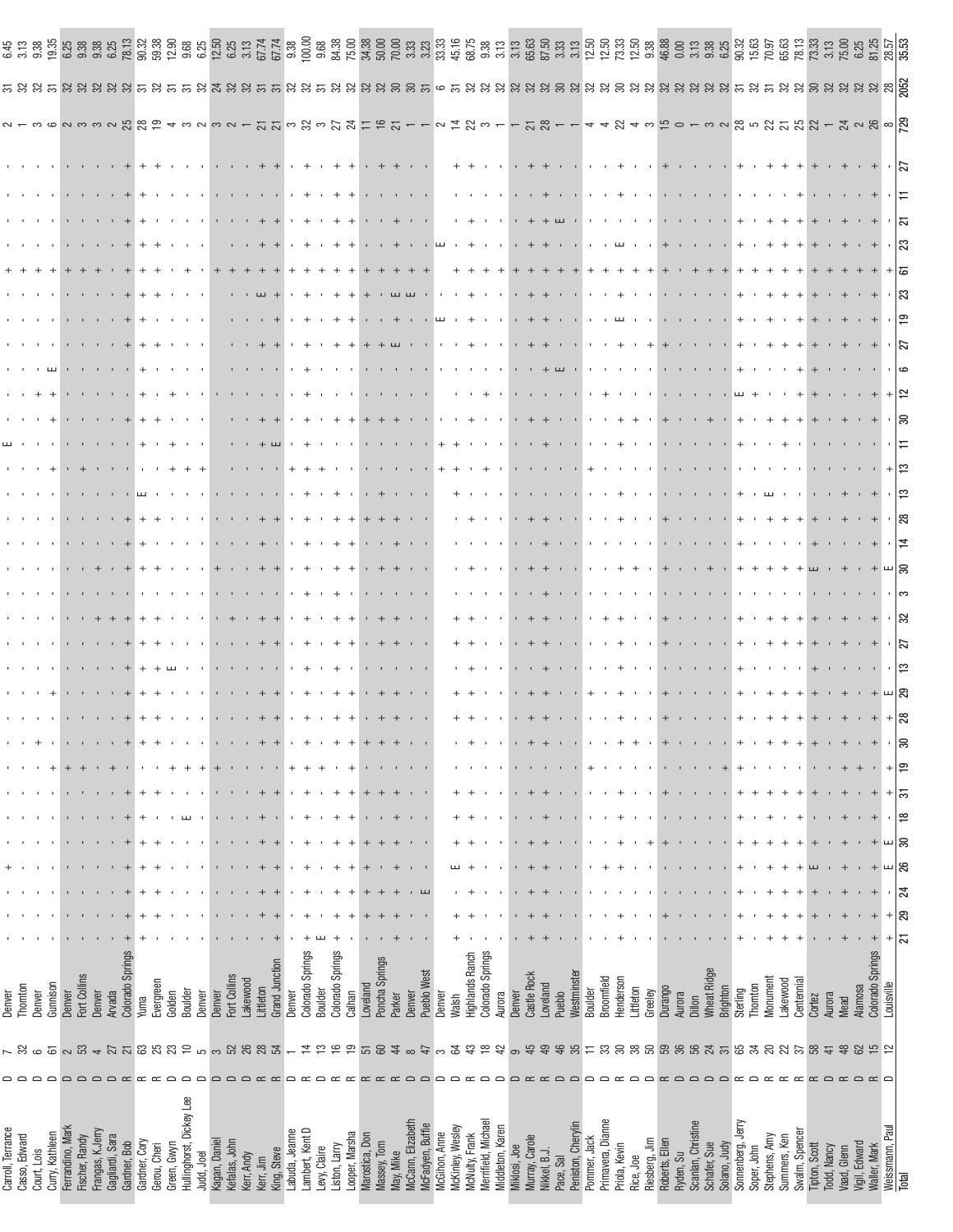takeover of Pinnacol, is already evident in the prior bill that was amended due to strident opposition from business groups. CUT believes that Pinnacol should remain as a private sector insurance operation subject to normal regulation of insurance companies. PASSED. Senate 18/15, House 33/30/2 (Sen. Shaffer, Rep. Weissman) Governor SIGNED. **CUT votes NO.** The committee in its membership lacks adequate public participation and private sector input to permit a balanced review of Pinnacol operations and policies. There may be a need for Pinnacol to adjust its reserve levels to provide for lower premiums to businesses struggling to survive in these difficult economic times however, this can be accomplished without another governmental committee.

#### **SB-282 Merge Denver Public Schools Retirement Program into PERA**

The bill takes the retirement program for Denver Public School employees and merges it into the retirement program for Colorado state government employees. PASSED. Senate 24/9/2, House 51/14 (Sens. Sandoval & Spence, Rep. Kerr, A.) Governor SIGNED. **CUT votes NO.** Both retirement programs are actuarially unsound, because they are based on "defined benefits" which far exceed the contributions made by the employee (even accounting for compound investment growth), and which the current employee base cannot sustain. The merger fails to seriously address the long-term problems or the long-term solution—which is shifting the retirement programs into a system based on contributions by an employee to his personal account, the same kind of system currently used by most private employers.

#### **SB-291 School Finance for Districts that Reinstate TABOR**

In the event of a repeal of the waiver of the TABOR requirement to return excess school district revenues to its taxpayers, this bill reduces the state share of the district's budget to that which the state would have to contribute if the TABOR waiver was in effect. Senate 21/14, House 37/28, (Sen. Bacon, Rep. Middleton). Governor SIGNED. **CUT votes NO.** This bill inflicts financial punishment on any district, its taxpayers, and its students, should they attempt to escape the escalating effects of the 2007 Mil Levy Freeze legislation. Vengeance should be the Lord's, not the State's.

#### **SJR-035 Declare Fiscal Emergency to Raid Tobacco Tax.**

In 2004, the voters of Colorado approved a huge increase in tobacco taxes. The constitutional amendment (Article X, section 21) imposing the taxes specified how particular

shares of the revenue were supposed to be used: to expand state-provided insurance coverage of children and pregnant women, to expand comprehensive primary care, for educational programs against tobacco use, and for prevention, detection, and early treatment of cancer and heart disease. The amendment included an opt-out provision, which allows the money to be used for any health-related purpose, if a fiscal emergency is declared. The joint resolution declared such an emergency. PASSED. Senate 30/5, House 50/13/2 (Sen. White, Rep. Marostica). Governor SIGNED. **CUT votes NO.** The current "fiscal emergency" is caused by the rapid and irresponsible increase in state spending that has taken place in recent years. A better approach would have been to roll back the spending increases of the recent past, so that the tax revenue which voters had approved for particular purposes could be used for those purposes.

#### **HB-1001 Bailout Tax Credit for a Few Companies.**

Allows up to a 50% credit towards estimated taxes for new employees if more than 20 are hired, or five new employees in rural areas, or for saving one job. Companies must prove that they would otherwise have located in another state, must pay above-average wages and have restricted ownership; they are urged to be from "key economic sectors." Provides new powers to an unelected Commission and gives the economic development agency (!) unlimited access to audit the applicant firm. PASSED. House 52/13, Senate 33/2 (Rep. Rice, Sen. Heath) Governor SIGNED. **CUT votes NO.** The urge to "do something" politically becomes ridiculous when unintelligently carried out. This idea must have been designed by a New Deal bureaucrat goofed on LSD. Can you imagine ordering a start-up shop to write a report on "the cost structure" of its<br>industry in a "competing state"?  $industry$  in a "competing" Entrepreneurs must supplicate themselves to an authoritarian Commission which has discretionary power to determine the validity of the endeavor, its benefit to society and whether the maximum credit is permitted. So much for Rule of Law. How about instead reducing regulation and lowering the tax burden on all businesses? How about government NOT picking the winners and losers and instead endorsing greater liberty and the free market?

#### **HB-1034 Authorizing a Regional Transportation Authority to Impose Property Tax**

Local governments may jointly form a Regional Transportation Authority (RTA) to finance, construct, operate, and maintain a shared transportation system. RTAs have been authorized to issue voter-approved bonds, repaid through various means such as sales tax **Legislative Phone Numbers**

### **Call Your Colorado Legislators**

### **Representatives**

**Democrats: (303) 866-2904 Republicans: (303) 866-2904**

### **Senators**

**Democrats: (303) 866-2316 Republicans: (303) 866-2316**

or motor vehicle registration fees. This bill allows RTAs to impose property tax, as well. Moreover, although the imposition of new taxes still requires local voter approval, RTAs no longer must first obtain legislative approval for adding the tax issue to the ballot. PASSED. House 52/11/2, Senate 23/11/2. (Rep. Liston / Sen. Gibbs) Governor SIGNED. **CUT votes NO.** While removing state-level control over a local matter might

*Key Bill Summaries continued on page 9*

## **How This Rating Is Done**

Each state legislator is rated on his or her tax, spending, or government intrusion votes. For a bill to be chosen, it must have a split vote, with votes both for and against the bill. The bill must have a full vote in one chamber and at least a committee vote or full vote in the second chamber. Each legislator's percentage is calculated by the number of votes cast. Year-to-year comparisons indicate that CUT is accurately measuring whether a legislator favors lower taxes and less government, is a friend of the taxpayer, or continues with higher spending and creating more government intrusion in our lives.

CUT Board of Directors ruled that Taxpayer Champions must score 75% or better to be identified as a Taxpayer Champion.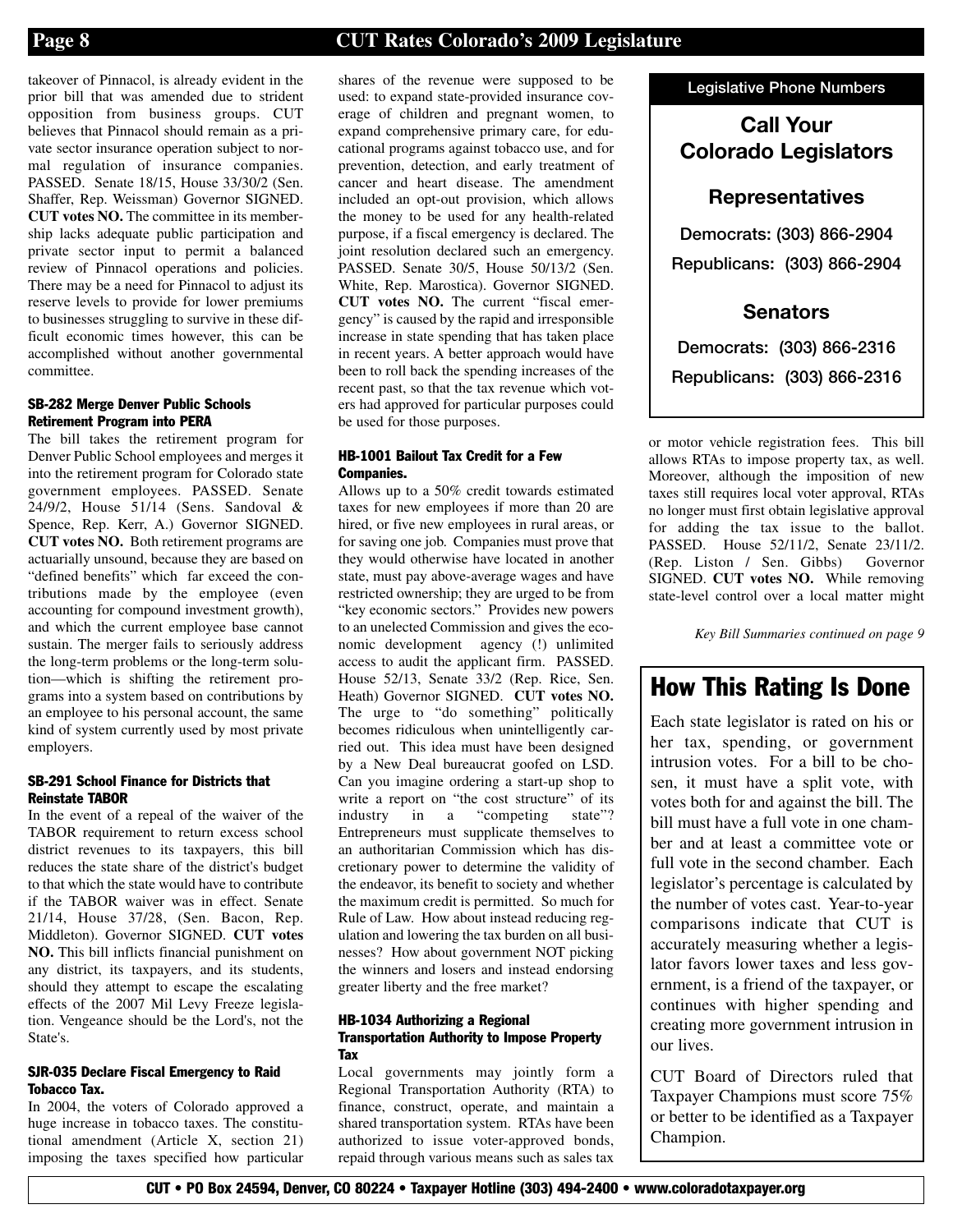seem wise, in this instance the legislature had acted as a buffer, preventing a more populous area from dominating the tax vote. Furthermore, as originally formulated, RTAs' taxing authority did not extend to imposing property tax. Property tax unduly burdens small local businesses, without compensating benefit.

#### **HB-1057 Parental Involvement in K-12 Education**

This bill gives parents or guardians the right to take no more than 6 hours per month from work to attend school activities, stating that this participation by parents/guardians will improve the successes of school children. PASSED. House 35/30, Senate 21/13/1. (Rep. A. Kerr, Sen. Bacon) Governor SIGNED. **CUT votes NO!** Parents' attendance at school will not necessarily increase student grades. This bill could place a real burden on the employer during the economic crisis. Another nannystate issue. Only saving grace is the bill is repealed September 1, 2015.

#### **HB-1105 CO Innovation Investment Tax Credit**

Allows certain investors to receive an income tax credit for investments made during tax year 2010 in businesses involved in the research and development or manufacturing of new technologies, products, or processes. The bill creates the Colorado Innovation Investment Tax Credit Cash Fund. The extension of the credit is conditional on the deposit of \$832,055 into the Colorado Innovation Investment Tax Credit Cash Fund by the Colorado Office of Economic Development. In addition, any other gifts, grants, and donations deposited into this fund are authorized to be used to defray the costs of the tax credit. PASSED. House 52/12/1, Senate 33/2 (Rep. Kefalas, Sen. Scheffel). Governor SIGNED. **CUT votes NO.** The "credit" is only 15% of the investment up to \$20,000. Essentially, this is a Credit in name only and does little to further innovation or encourage an investment. This is simply a way to allow legislators to claim credit for supporting a bill with a nice sounding name and little other merit.

Ī Ī I  $\blacksquare$ Ī  $\mathbf{I}$ Ī I  $\mathbf I$ I

П  $\blacksquare$  $\blacksquare$  $\blacksquare$ 

 $\blacksquare$  $\mathbf I$ П  $\blacksquare$ I Ы

#### **HB-1149 Solar Home Prewire.**

Every homebuilder must offer every buyer the option to wire the house for solar and must provide the buyer with a list of businesses that install alternative energy systems. The installer must be on a pre-approved list supplied by the Governor's Office. PASSED. House 57/6/2, Senate 24/9/2(Rep. Merrifield, Sen. M. Carroll) Governor SIGNED. **CUT votes NO.** Every good idea must now have the force of law? If it is good, the government now thinks entrepreneurs are too stupid to offer it without a government mandate? If it's

not a good idea in some circumstance, then the homebuilder must still offer it. And we used to laugh at the French, who have a system where "nothing is legal unless it's mandatory." Let's welcome Colorado to the French way of doing business.

#### **HB-1170 Unemployment Insurance Benefits for Locked-Out Employees**

The bill allows an employee who is subject to an employer-initiated lockout to receive unemployment benefits under certain circumstances. Unemployment benefits would be provided to union represented workers, who are not a member of a multi-employer bargaining unit, and are locked-out of employment, due to a strike or labor dispute. PASSED House 37/27/1, Senate 21/14, (Rep. Casso/Sen.Tochtrop) Governor VETOED. **CUT votes NO.** Unemployment insurance was never intended to provide compensation to employees during a strike or lock-out. Given the current economic conditions, we should not be placing additional burdens on our Unemployment Insurance program. Providing unemployment insurance during a strike would inject a disincentive to resolving contested issues and would skew the bargaining process between labor and management. As noted by the Colorado Legislative Council Staff Fiscal Note "Labor-management disputes rarely escalate to the level of an employer locking out employees. Since 1996, Colorado workers have not experienced a lockout by any employer."

#### **HB-1213 – Creates Affordable Housing Grants and Loans in the State Treasury.**

This bill creates a home mortgage business within the State Treasury which provides loans to borrowers then takes it away! PASSED House 44/19/2, Senate 33/2. (Rep. Gagliardi, Sen. Schwartz). Governor SIGNED. **CUT votes NO.** If borrowers have to replace the monies within 180 days, why not go to a regular mortgage lender in the first place? After all the errors with Fannie Mae and Freddie Mac, one would surmise that the state would not want to be in the mortgage business.

#### **HB-1219 Interest Paid to Taxpayers on Certain Tax Overpayments**

As noted by the Colorado Legislative Council Staff Fiscal Note: "This bill reduces the interest the Colorado Department of Revenue will pay on overpayments associated with corporate tax returns. The bill prohibits the payment of interest on overpayments of corporate income taxes that are not made to satisfy a bona fide estimate of tax liability. The bill conforms the calculation of interest on overpayments for corporate taxpayers with the calculation for individual income taxpayers." "Current law allows corporations and individuals up to four years to file their income tax

*Key Bill Summaries continued on page 10*

## **Help CUT Waste, Fraud, and Abuse of Your Tax Dollars:**

Since 1976 CUT's awareness efforts have saved Colorado taxpayers hundreds of millions of dollars. Yet we have much to do. Please help by supporting CUT today. CUT is saving you money by reducing your taxes.

|  | □ Yes, I want to support CUT. | \$20 Annual Dues/6 years \$100 |
|--|-------------------------------|--------------------------------|
|--|-------------------------------|--------------------------------|

- $\Box$  I want to do more! Here is my additional donation of  $\sin$
- $\Box$  "Taxes are too high already and I want to protect against further

tax growth. Here is my contribution of \$\_\_\_\_\_\_\_\_" Please keep me informed.

|       | Make checks payable to CUT, Mail to P. O. Box 24594, Denver, CO 80224) |
|-------|------------------------------------------------------------------------|
|       |                                                                        |
|       | Zip_________________                                                   |
|       |                                                                        |
| Email |                                                                        |
|       |                                                                        |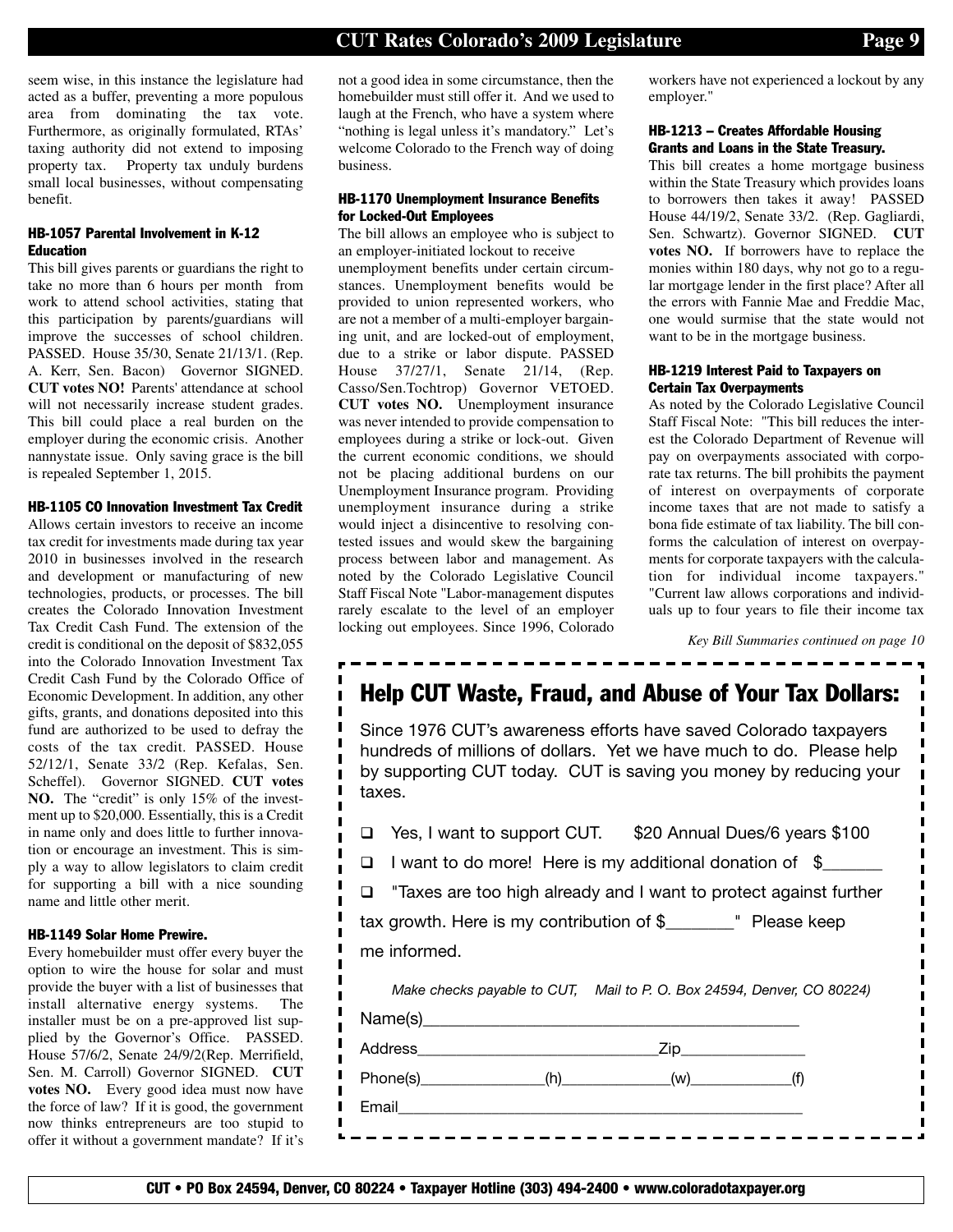

# *How Congress Voted\**

#### **Senate Results**

| Allard, W                                                             | A    | 79%    |
|-----------------------------------------------------------------------|------|--------|
| Salazar, K                                                            | F    | 5%     |
| State Average 41%                                                     |      |        |
| <b>House Results</b>                                                  |      |        |
| DeGette, D                                                            | F    | 7%     |
| Lamborn, D                                                            | A    | 90%    |
| Musgrave, M                                                           | B    | 70%    |
| Perlmutter, E                                                         | F    | 7%     |
| Salazar, J                                                            | F    | 14%    |
| Tancredo, T                                                           | $B+$ | $77\%$ |
| Udall, M                                                              | F    | 17%    |
| State Average 39%                                                     |      |        |
| *Source: National Taxpayers Union, 110th Congress<br>2nd Session 2008 |      |        |

returns for a particular tax year. There are several reasons why a taxpayer may take up to four years to file. Some circumstances include ongoing audits, extension filings, and amended returns. If the taxpayer is due a refund, the state must pay interest at the rate of the prime rate plus 3 percent on the refund from the due date of the return. Because the account is sometimes open for several years, the amount of interest due can be substantial. In FY 2007- 08, about \$1.8 million in interest was paid on refunds of overpayments associated with corporate returns. An additional \$0.7 million in interest was paid on corporate returns that had adjustments made by the Department of Revenue." PASSED. House 39/23/3, Senate 32/3, (Rep. Judd, Sen. Sandoval) Governor SIGNED. **CUT votes NO.** This bill continues the legislators' effort to squeeze additional revenue from all quarters of our state economy. It is obvious that the original legislation to pay interest on overpayments was an appropriate action for the state government to take.

#### **HB-1288 The Transparency Act.**

The taxpayers will be able to access details of state revenues and expenditures via the

### **Page 10 CUT Rates Colorado's 2009 Legislature**

Internet, and can hold the state accountable. PASSED. House 61/4, Senate 35/0. (Rep. Nikkel, Sen. Kopp). Governor SIGNED. **CUT votes YES.** Long over due!! It is our money, we have a right to know how it is being used or abused.

#### **HB-1293 Medicaid Hospital Provider Fee**

In order to raise matching revenue for Medicaid programs and other treatment shortfalls, this bill inflicts a hidden charge on every inpatient and outpatient hospital visit, some rural hospitals excepted, creates a 13 member oversight advisory board, creates a dedicated cash fund for the proceeds, and makes several appropriations therefor. PASSED. (House 40/23/2,Senate 22/11/2), (Rep. Riesberg, Sen. Keller). Governor SIGNED. **CUT votes NO.** In what might be the lowest blow of the session, the legislature has levied a charge on the deranged, the injured, the sick, the suffering, the infirm, and mothers in labor, to name but a few of those who stumble or are carried through a hospital door. Further, perhaps to shift the blame for the ensuing higher charges, the hospital is forbidden to publish this added cost as a line item in the patient's bill. If truly necessary, this burden should be spread across the taxpayers of the entire state.

#### **HB-1312 The Renewable Energy and Energy Efficiency for Schools Loan Program**

As noted by the Colorado Legislative Council \*Source: National Taxpayers Union, 110th Congress<br>
2nd Session 2008 **CUT**<br>
2nd Session 2008 **CUT** Renewable Energy and Energy Efficiency for Schools Loan Program in the Governor's Energy Office. The program provides school districts with loans for wind, solar, or other renewable energy projects. To apply for a loan, a school district must receive approval from its school district board of education and must have a team dedicated to the renewable energy project. " The Governor's Energy Office recommends which loans to award and the amount of the loan to the state Treasurer. The state Treasurer approves the loan, provides loan moneys from the (existing) Public School Fund, and specifies the loan terms and conditions. PASSED House 43/21/1, Senate 23/12, (Rep. Kerr A/Sens. Schwartz; Romer) Governor SIGNED. **CUT votes NO.** The bill creates a new cash fund, the Renewable Energy and Energy Efficiency for Schools Loan Program Administration Fund and allows the Governor's office to seek gifts, grants, and donations for this fund.

> The bill provides for a loan program to school districts that is anticipated to make \$2.0 million available annually. Yet another cash fund has been created for "green" projects, diverting up to \$2 million dollars of existing school financing for "loans" to school districts. This is another example of government coercing internal entities to conform to certain behav

iors. If these types of projects make economic sense, the local school districts should pursue their own bond initiatives.

#### **HB-1342 Eliminate Cigarette Sales Tax Exemption**

This bill temporarily eliminates the state sales and use tax exemption on the sale of cigarettes for fiscal years 2009-10 and 2010-11. The bill maintains the exemption for counties, statutory municipalities, and special districts. Cigarettes have been exempt from the state sales and use tax since 1959. The state levies an excise tax on cigarettes of 84 cents a pack; the federal government levies an excise tax of \$1.01 per pack. PASSED. House 38/27, Senate 23/12( Rep.Benefield, Sen. Boyd). Governor SIGNED. **CUT votes NO.** This application of regular sales tax in addition to the State and Federal excise tax will simply reduce the revenue to localities by reduced consumption. This furthers the perverse incentive of the State to maintain cigarette sales as a base revenue source by adding an estimated

\$31,000,000 to the state coffers through a regressive tax on nicotine addicts. Smoke 'em if you can afford 'em… for the children.



# **Board of Directors Marty Neilson** *President & Ratings Chairman* **Gregory Golyansky** *Vice President* **Dan Kopelman** *Secretary* **Bill Hammel** *Treasurer & Ratings Statistician* **Joe Chavez Russ Haas Dave Kopel Penn Pfiffner Ruth Prendergast Lou Schroeder Wendy Warner Renee Welsh**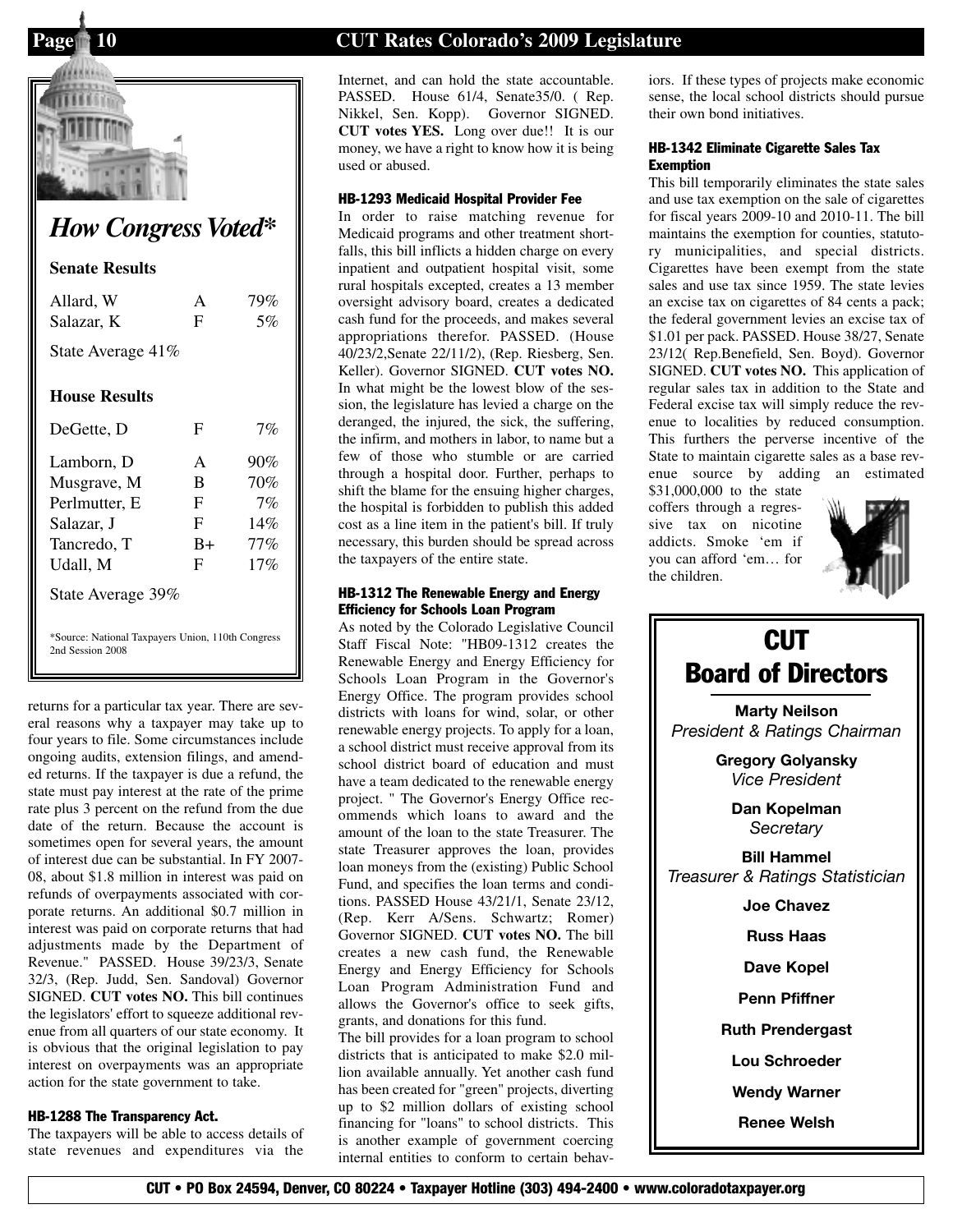# **CANDIDATE/LEGISLATOR PLEDGE**

|                            | hereby pledge to the Citizens of Colorado:                                                                                                                  |
|----------------------------|-------------------------------------------------------------------------------------------------------------------------------------------------------------|
| <b>Tabor</b>               | to honor and uphold the spirit as well as the letter of TABOR.                                                                                              |
| <b>New Taxes</b>           | to oppose any new net tax increase.                                                                                                                         |
| <b>Spending Limit</b>      | to limit government spending to growth of Colorado population and inflation.                                                                                |
| <b>Tax Surplus</b>         | to support the refund of surplus taxes to the citizens of Colorado proportional to<br>their contributions.                                                  |
| <b>Prioritize Spending</b> | to support prioritizing the budget by shifting spending from lower valued pro-<br>grams to the higher priorities, and not fund spending with new net taxes. |
| <b>Education</b>           | to support educational alternatives such as vouchers to create competition and<br>improve student results at a lower cost.                                  |
| Privatize                  | to support privatization of government departments and functions to make them<br>more efficient and less expensive.                                         |
| <b>Property Rights</b>     | to defend private property rights from "takings" by government or by regula-<br>tion.                                                                       |
| <b>Payroll Deductions</b>  | to oppose unauthorized payroll deductions that are used for political purposes.                                                                             |
| <b>Petition Rights</b>     | to support the citizen's right to petition with rules as non-restrictive as possible.                                                                       |
|                            | Date:                                                                                                                                                       |

### *COLORADO UNION OF TAXPAYERS REWARDS OUR STATE LEGISLATORS* **You are invited to Breakfast to honor The Outstanding Legislators of 2009**



**Mike Coffman**

**Red Lion Hotel 3200 S. Parker Rd., Aurora, CO Saturday, October 3, 2009 Time: Registration: 8:00 A.M., Breakfast: 9:00 A.M., Cost: \$20 per person Guest Speaker: Congressman Mike Coffman RSVP: 303-759-9936; 303-747-2159**